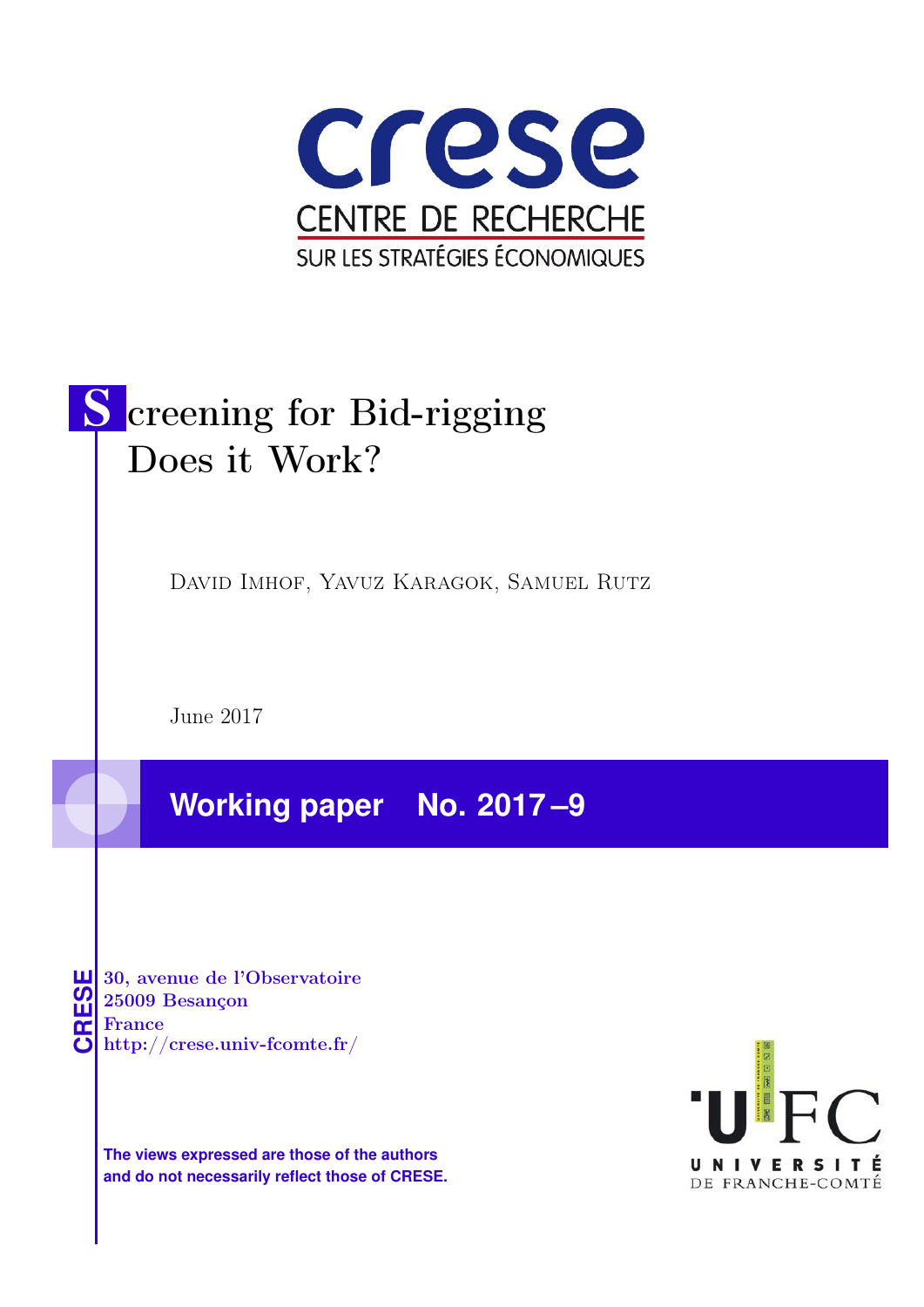# **Screening for Bid-rigging – Does it Work?**

DAVID IMHOF\*, YAVUZ KARAGÖK\*\*, SAMUEL RUTZ\*\*\*

#### **May 2017**

**Abstract:** This paper proposes a method to detect bid-rigging by applying mutually reinforcing screens to a road construction procurement data set from Switzerland in which no prior information about collusion was available. The screening method is particularly suited to deal with the problem of partial collusion, i.e. collusion which does not involve all firms and/or all contracts in a specific data set, implying that many of the classical markers discussed in the corresponding literature will fail to identify bid-rigging. In addition to presenting new screens for collusion, it is shown how benchmarks and the combination of different screens may be used to identify subsets of suspicious contracts and firms. The discussed screening method succeeds in isolating a group of "suspicious" firms exhibiting the characteristics of a local bid-rigging cartel with cover bids and a – more or less pronounced – bid rotation scheme. Based on these findings the Swiss Competition Commission (COMCO) opened an investigation and sanctioned the identified "suspicious" firms for bid-rigging in 2016.

**Keywords:** bid-rigging, screening method, variance screen, cover bidding screen, bid rotation test, partial collusion

**JEL-Classification:** C00, C40, D22, D40, K40, L40, L41

 $\overline{a}$ 

**Acknowledgements:** The authors would like to thank Christian At, Marc Blatter, Karine Brisset, Rafael Corazza, Thierry Madiès, Daniel Marszalec, Hiroshi Ohashi, Dan Sasaki, Frank Stüssi and Niklaus Wallimann for support and helpful comments.

**Disclaimer:** All views contained in this paper are solely those of the authors and cannot be attributed to the Swiss Competition Commission or its Secretariat.

<sup>\*</sup> Economist, Secretariat of the Swiss Competition Commission. Email: david.imhof@weko.admin.ch. Affiliated to the University of Fribourg (Switzerland), the University of Franche-Comté (France) and Unidistance (Formation universitaire à distance, Switzerland).

<sup>\*\*</sup>Senior Economist, Secretariat of the Swiss Competition Commission. Email: yavuz.karagoek@weko.admin.ch. Corresponding author.

<sup>\*\*\*</sup> Project Manager, Swiss Economics and Adjunct Fellow, Avenir Suisse. Email: samuel.rutz@avenirsuisse.ch.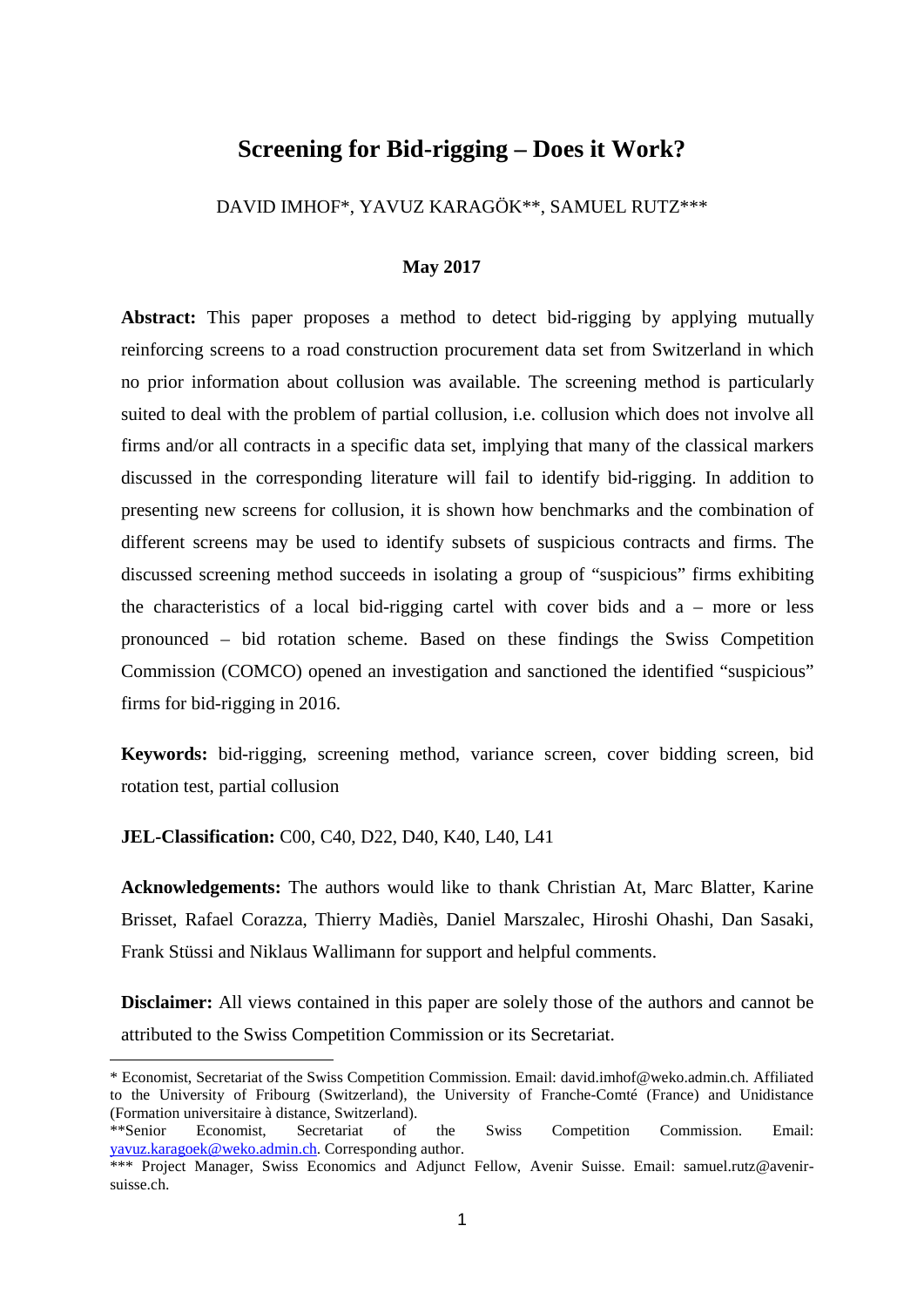# 1 **Introduction**

 $\overline{a}$ 

Bid-rigging involves groups of firms conspiring to raise prices or lower the quality of goods or services offered in public tenders. Although illegal, this anti-competitive practice costs governments and taxpayers vast sums of money every year.<sup>1</sup> It is therefore not surprising that the fight against bid-rigging is currently a top priority in many countries and also a muchdebated issue internationally.<sup>2</sup> In Switzerland, it was acknowledged a few years ago that the fight against bid-rigging in the procurement sector should be a priority, not least because the Swiss Competition Commission (COMCO) uncovered several bid-rigging cartels in the recent past.<sup>3</sup>

To detect bid-rigging (and other competition law infringements) national competition authorities heavily rely on leniency programs (OECD 2014). Switzerland is no exception: whistle-blowers or leniency applicants are the common denominator of recently prosecuted cases, and they contributed significantly to the uncovering of bid-rigging cartels. To mitigate the dependency on these external sources and actively reinforce the fight against bid-rigging, COMCO decided to initiate a long-term project in 2008. One of the goals of this project was to develop a statistical screening tool with the following properties:

- 1. *Modest data requirements*: Screening exercises will often have to rely on limited available public data, e.g. data collected by a procurement agency or a statistical office. Gathering detailed information from private firms will hardly ever be an option since this would immediately raise suspicion of potential cartel members and lead to the destruction of any proof of collusion.
- 2. *Simplicity:* For a competition authority to conduct screening exercises on a regular basis, the applied method should be as simple as possible. In other words, it is rather unlikely that methods based on complex, econometric models are suited for broad-

<sup>1</sup> On average, procurement amounts to 29% of the government expenditure in OECD countries and to 13% of GDP. For Switzerland, procurement accounts for 23% of the government expenditure and represents 8% of the Swiss GDP (see OCED, 2013).

<sup>2</sup> In 2009, the OECD adopted the *Guidelines for Fighting Bid-rigging in Public Procurement*. These guidelines were followed by the adoption of a *Recommendation on Fighting Bid-rigging in Public Procurement* in 2012, which calls for governments to assess their public procurement laws and practices at all levels of government in order to promote more effective procurement and reduce the risk of bid-rigging in public tenders. The two documents mentioned and many other documents related to bid-rigging are available at the OECD homepage (http://www.oecd.org/daf/competition/fightingbidrigginginpublicprocurement.htm).

<sup>3</sup> See Strassenbeläge Tessin (LPC 2008/1, pp. 85-112), *Elektroinstallationsbetriebe Bern* (LPC 2009/2, pp. 196- 222), *Wettbewerbsabreden im Strassen- und Tiefbau im Kanton Aargau* (LPC 2012/2, pp. 270-425), *Wettbewerbsabreden im Strassen- und Tiefbau im Kanton Zürich* (LPC 2013/4, pp. 524-652) and *Tunnelreinigung* (LPC 2015/2, pp. 193-245). Furthermore, COMCO regularly institutes proceedings concerning bid-rigging cases (in the beginning of 2017 several proceedings were still being investigated by COMCO).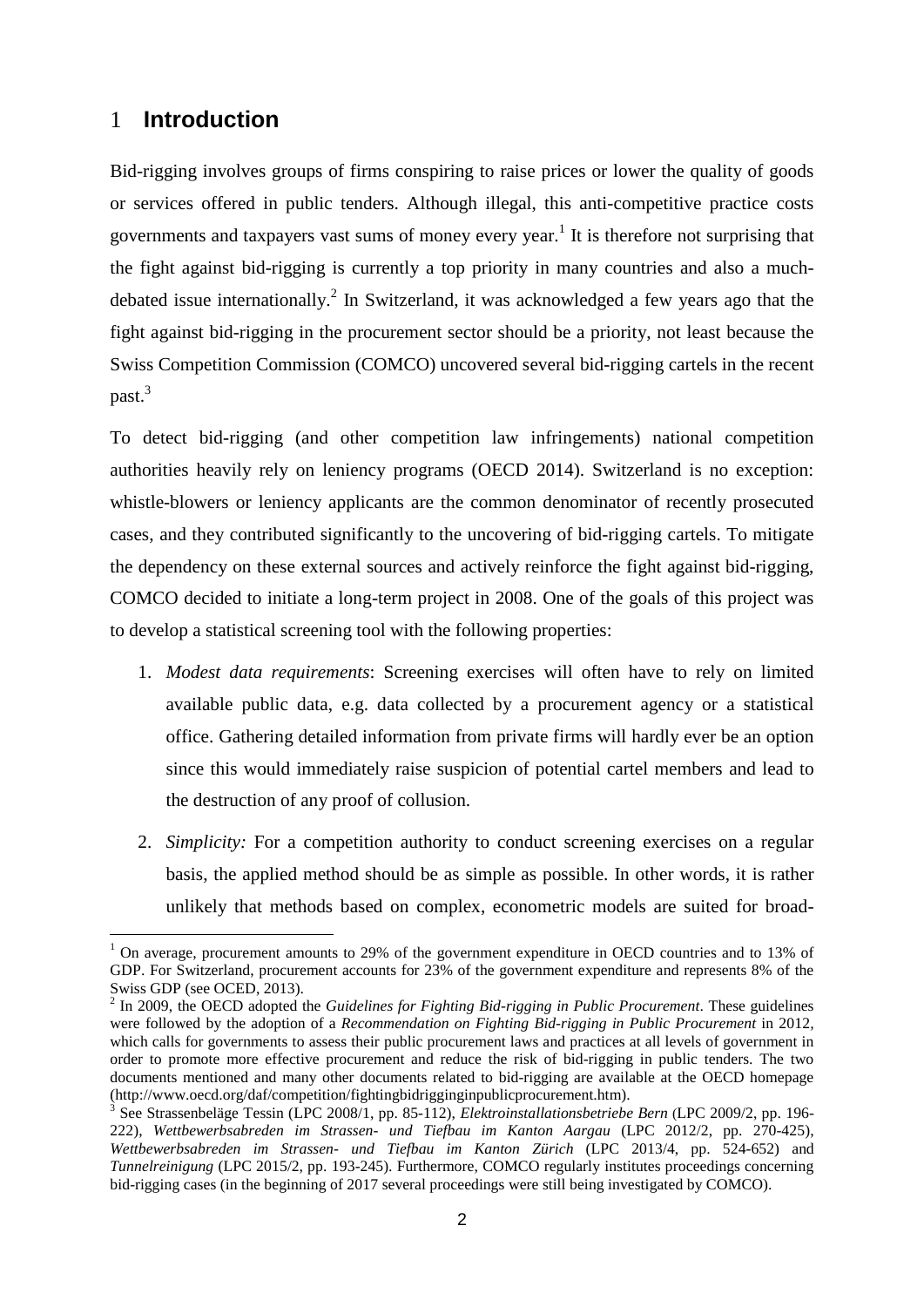base screening activities. Such models are often data-intensive and time-consuming to implement.

- 3. *Flexibility*: Of course it cannot be expected, that there is a "one-size-fits-all" approach to detect bid-rigging cartels. The screening method should be therefore simple to adapt to different situations, e.g. to specific circumstances of the screened industry or to the available data.
- 4. *Reliable results*: In general, a screening method will not produce hard evidence for the existence of a cartel. This – explicitly – is not the goal of an *ex ante* screening exercise. In principle, screening methods can only help to identify possible deviations from competitive procurement processes. In this sense, we do not expect our screening method to produce proofs of collusion but evidence sufficiently reliable to convince a competition authority to open an investigation.

We choose the following procedure to build a detection method meeting these four requirements: Starting from the existing screening literature, we apply two screens – also called markers – to a procurement data set in which no prior information about (potential) collusion was available. Both of these screens assume that collusive behavior, e.g. in the form of explicit coordination or an exchange of information, modifies the distribution of the bids. Both screens, however, did not produce unambiguous evidence as to whether collusion is likely to exist or not in our sample. A possible reason for this result is that the statistical methods suggested in the literature are not particularly well suited to detect partial collusion, i.e. collusion that does not involve all firms and/or all contracts in a data set. Therefore, we designed an approach that allows testing for partial collusion. In general, our approach amounts to a collection of mutually reinforcing tests to identify potential collusion between subsets of firms. With the help of these tests, it was possible to isolate a group of "suspicious" firms in our sample that exhibits the characteristics of a local bid-rigging cartel, operating with cover bids and a – more or less pronounced – bid rotation scheme. Based on these results COMCO opened in 2013 an investigation at the end of which eight firms were sanctioned for bid-rigging.<sup>4</sup>

In this article, we present our detection method in detail. It is organized as follows: Section 2 presents the literature on screening methods. Section 3 then explains the setup of our data set

<sup>&</sup>lt;sup>4</sup> See press release of the 4th October 2016 on COMCO's website:

https://www.weko.admin.ch/weko/de/home/aktuell/medieninformationen/nsb-news.msg-id-64011.html. COMCO's decision is, however, currently pending before the appeals court.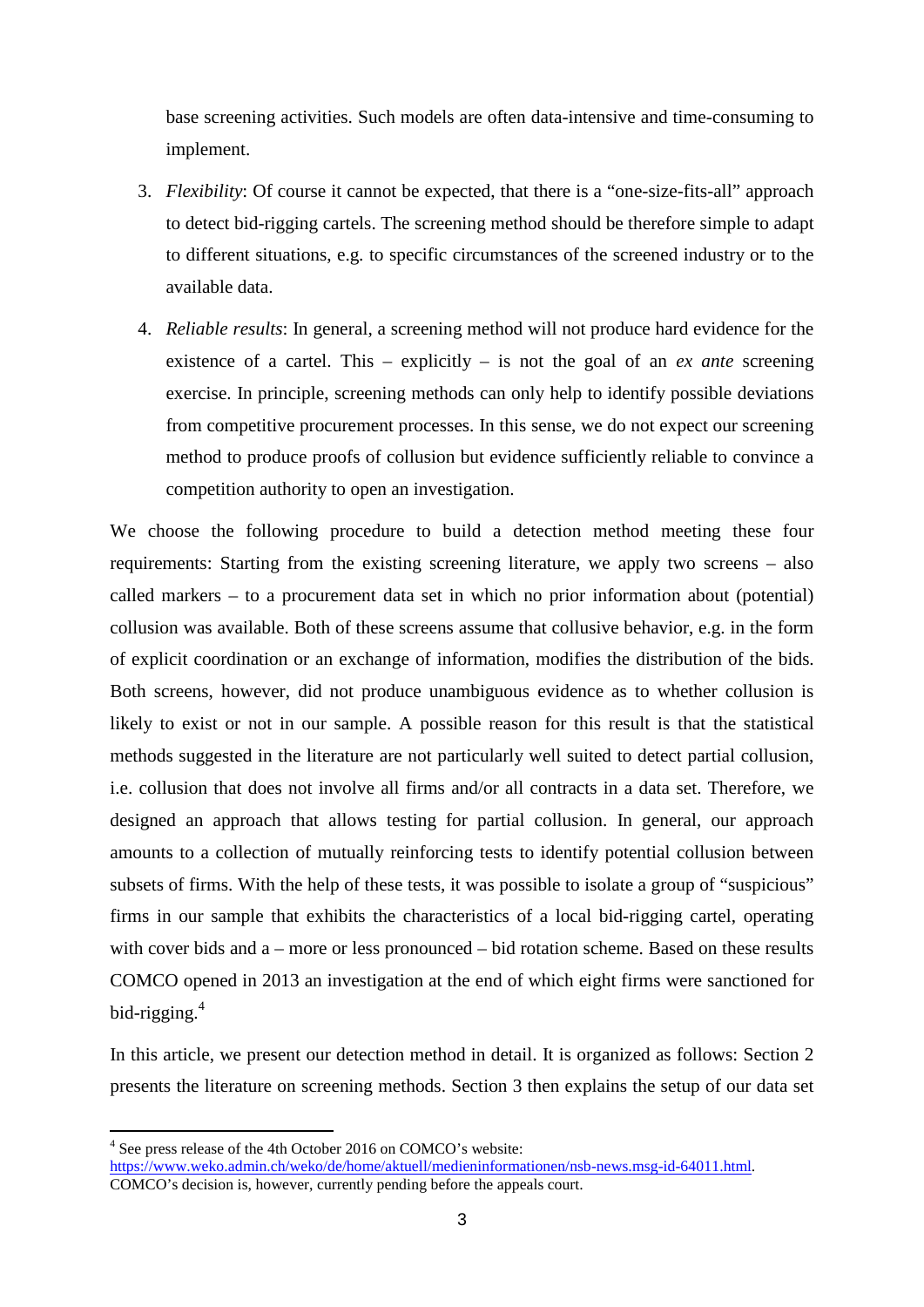and provides some descriptive statistics. In section 4 we apply two simple screens to our data set. Given the ambiguous results in section 4, section 5 combines these two screens and shows how this may help to detect partial collusion. Furthermore, several tests serving to reinforce suspicions of partial collusion are discussed in section 5. Another test, the bid rotation test, is then discussed separately in section 6. Section 7 concludes.

# 2 **Screening methods**

There is a growing literature on cartel detection which can roughly be divided into two strands: Some literature discusses *structural methods* for the empirical identification of markets prone to collusion. Such structural methods try to analyze the market structure in different industries, aiming at the identification of factors which are known to enhance respectively sustain collusion.<sup>5</sup> In general, this approach uses relatively aggregated data on an industry level, and can therefore only indicate whether collusion is more or less likely to occur in certain industries. In contrast, the so-called *behavioral methods* analyze the concrete behavior of firms in specific markets. To this purpose a multitude of more or less complex statistical tests may be employed.

Harrington (2008) summarizes the literature on behavioral methods and discusses a number of *statistical markers* that may help to distinguish competitive from collusive behavior. Some of these markers rely on theoretical considerations from literature on collusion, while others are based on empirical observations from uncovered cartels (see also Harrington, 2007 or OECD, 2014). In general, *price-* and *quantity-related markers* may be distinguished. Conceptually, in the case of tenders, the price-related markers use the information contained in the structure of the winning and losing bids to identify suspect bidding behavior. In contrast, the quantityrelated markers attempt to identify collusive behavior from developments in the market shares that are *prima vista* not compatible with competitive markets.

The most comprehensively tested price-related marker is the so-called *variance screen*: Several empirical papers provide evidence for the fact that in case of collusion prices are often less responsive to effective costs than in a competitive environment, i.e., price variability is lower in a collusive environment. Feinstein and Brock (1985) apply the variance screen to highway construction cartels in North Carolina and find that the coefficient of variation is lower when bidders collude. They also find that collusion is characterized by frequent and

<sup>&</sup>lt;sup>5</sup> See Grout and Sonderegger (2005) for an empirical discussion on the structural approach.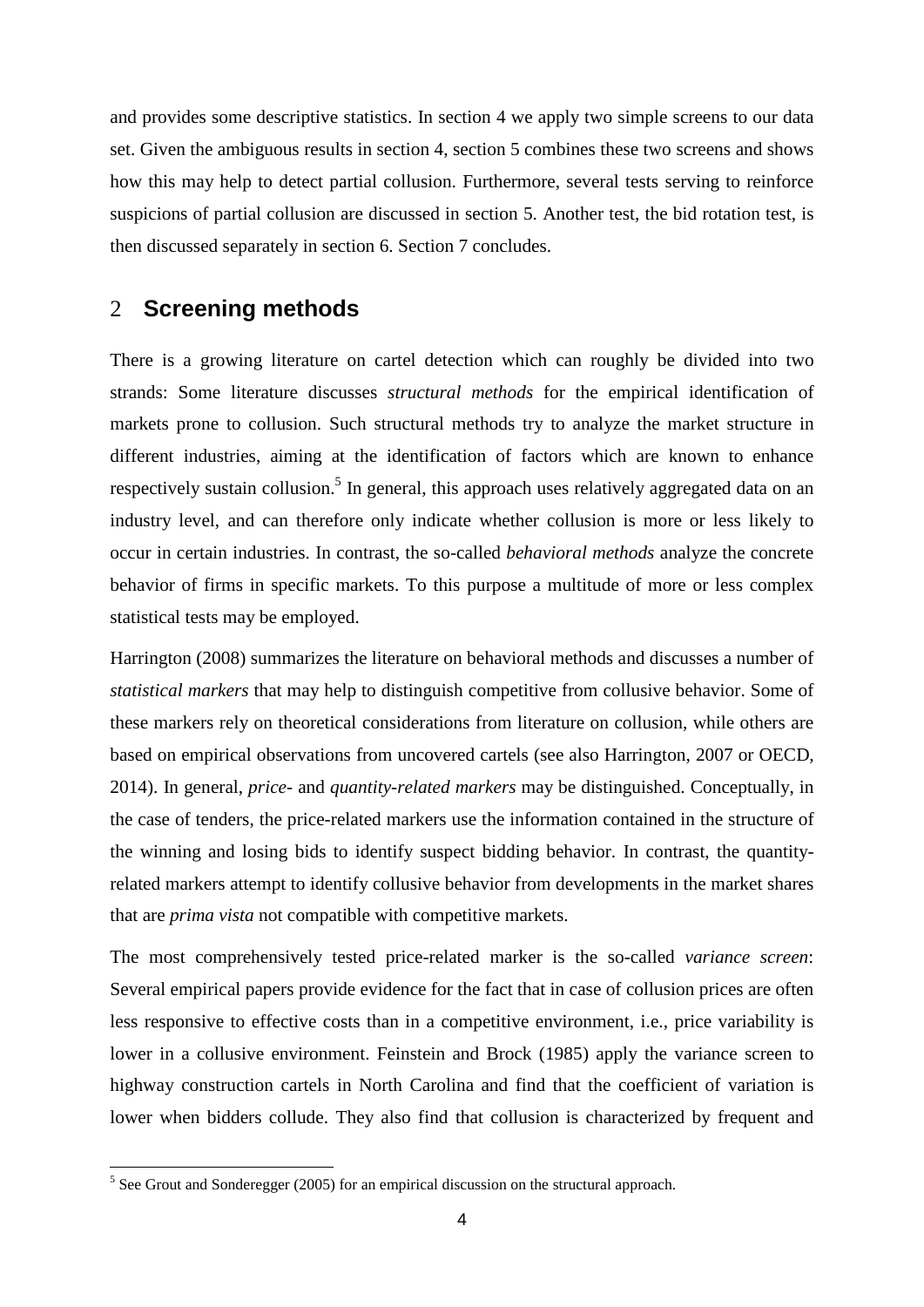repeated interaction of the same group of bidders. More recently, Abrantes-Metz et al. (2006) examine a US bid-rigging cartel for frozen fish. They show that prices for frozen perch fell – on average – by 16% after the collapse of the cartel and the standard deviation of bids increased by more than 250%. Esposito and Ferrero (2006) show that the use of the variance screen would have been successful in detecting two cartels – one in the fuel market and another one in the market for baby food products sold in pharmacies – investigated by the Italian Competition Authority (AGCM).

Bolotova et al. (2008) provide mixed evidence for the lysine and the citric acid cartels: In the lysine cartel, the standard deviation of bids was indeed significantly lower during the cartel period. However, these results could not be confirmed for the citric acid cartel. Abrantes-Metz et al. (2012) use – *inter alia* – a variance screen to show that daily bank quotes for the Dollar Libor behaved abnormally compared to other short-term borrowing rates. Jimenez und Perdiguero (2012) provide another application of the variance screen: They use the screen to examine price variability in the fuel market in the Spanish Canary Islands. Although they do not find (clear) evidence for collusion, they confirm that lower competition in markets tends to lower price variability and to increase the level of prices.

The variance screen has also been applied by competition authorities. Ragazzo (2012), for example, describes a method developed by the Brazilian Competition Policy System (BCPS) to screen regional gasoline markets for collusive behavior. Also, the Mexican competition agency used price screens to identify bid-rigging for different types of drugs: Mena-Labarthe (2012) as well as Estrada and Vazquez (2013) report the typical pattern of low price variance during collusive periods and a significant increase of price variance after the cartel collapsed.

So far, economic theory has not provided a wholly convincing explanation for the link between collusion and price variability. There are two theoretical contributions in the literature attempting to explain why price variability may be lower in a collusive environment. Athey et al. (2004) consider an infinitely repeated Bertrand game in which each firm's cost is private information and varies over time. In each period messages concerning the firm's costs are exchanged and then prices are chosen. The basic problem colluding firms face is to induce truthful revelation of costs. Assuming an inelastic demand, Athey et al.  $(2004)$  show that – if firms are sufficiently patient – optimal collusion is characterized by price rigidity. Harrington and Chen (2006) choose a different approach: They start out from the idea that cartels try to avoid detection by buyers, who become suspicious whenever they perceive anomalous changes in the history of prices. Assuming that a cartel is aware of how its price choice affects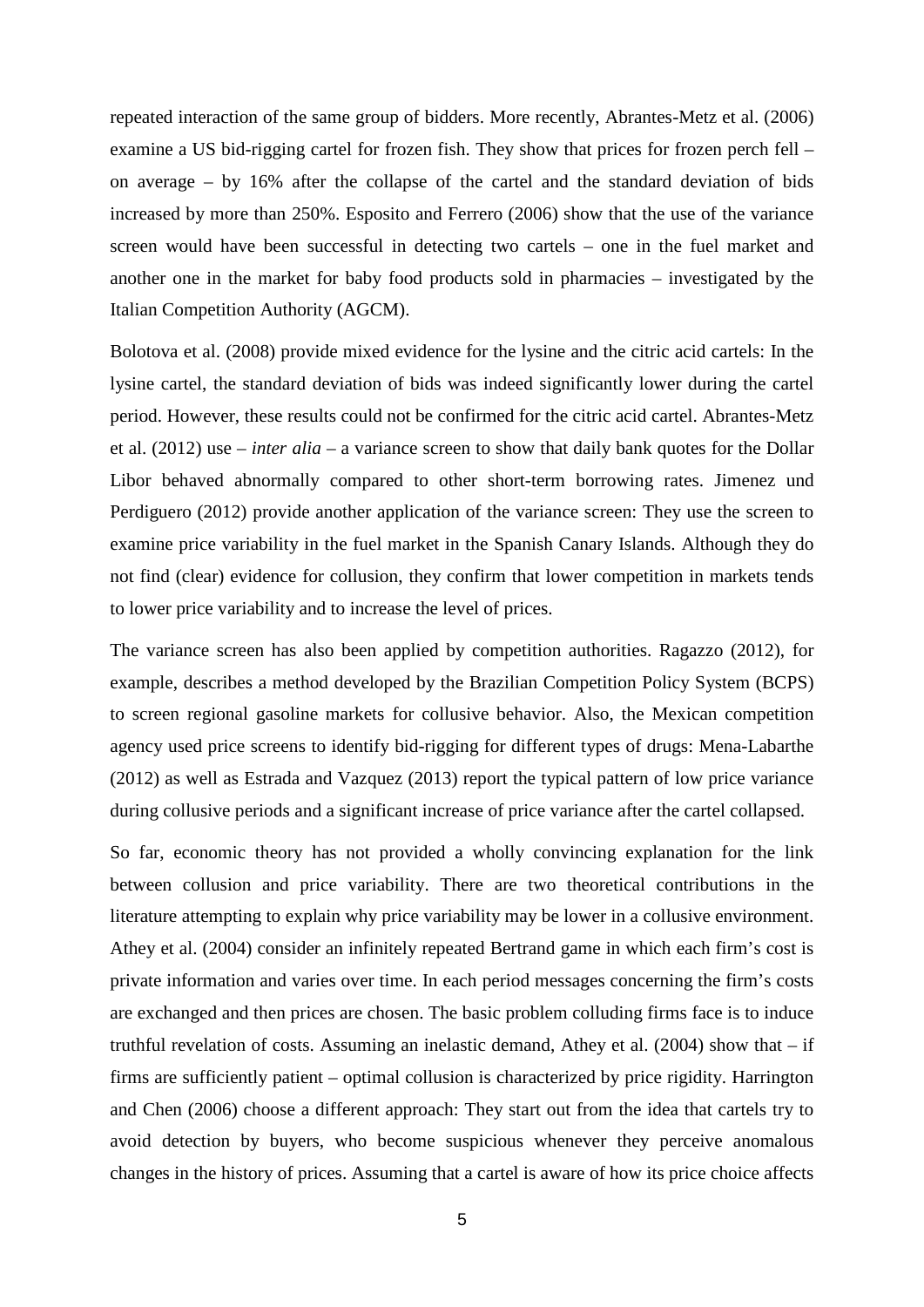the beliefs of buyers, Harrington and Chen show that prices are less responsive to cost shocks than in a non-collusive environment, i.e., there is a certain degree of price rigidity.

While price- and quantity-related markers, such as the discussed variance screen, are relatively simple to apply and may be implemented with a limited amount of information, there is also some literature dealing with more complex, econometric detection methods for bid-rigging cartels. However, such methods often require firm-specific data, e.g. cost estimates for concrete contracts, information about cost structure and capacity utilization of respective firms, or the distance between the location of a firm and the project site. Additionally, these methods usually require the modeling of a (competitive) auction process serving as counterfactual for a situation without collusion. The contributions by Porter and Zona (1993, 1999), Pesendorfer (2000), Bajari and Ye (2003) or Ishii (2009) can be cited as examples of such detection methods. Typically, these authors use data from bid-rigging cartels uncovered earlier and condemned by a competition authority. They then model counterfactuals fitting the specific circumstances of the examined cartels. Such methods may be very useful for a competition authority in order to show the anti-competitive effects of a specific bid-rigging cartel within a particular investigation. Furthermore, one may learn important lessons concerning the behavior of collusive firms. Yet, it is questionable whether complex, econometric methods are indeed suited for a wider, preventive screening activity. The sparsely documented attempts to use such methods for *ex ante* screening are – so far – not very encouraging (see Aryal and Gabrielli 2013).

# 3 **Sample Construction and Descriptive Statistics**

The starting point for the construction of our sample were the annual submission statistics of a Swiss canton<sup>6</sup>, listing all awarded contracts, grouped by the categories *services*, *deliveries* and *construction*. These statistics contain the name of the winner of each tender, details on the price granted, and a very short description of the contract. There is, however, no information on the losing bids. It was decided to focus on the category *construction* for two reasons: Firstly, in this sector several bid-rigging cartels have been uncovered and investigated by COMCO in the recent past. Thus, it seems to be a sector prone to collusion. Secondly, due to the relatively high number of annual contracts in this sector, the setup of a meaningful sample seemed realistic. All contracts not relating to "classical" construction work were eliminated from the sample. These were e.g. contracts for road surveillance equipment or protection

<sup>&</sup>lt;sup>6</sup> With respect to population size and surface area, this canton can be characterized as an average Swiss canton.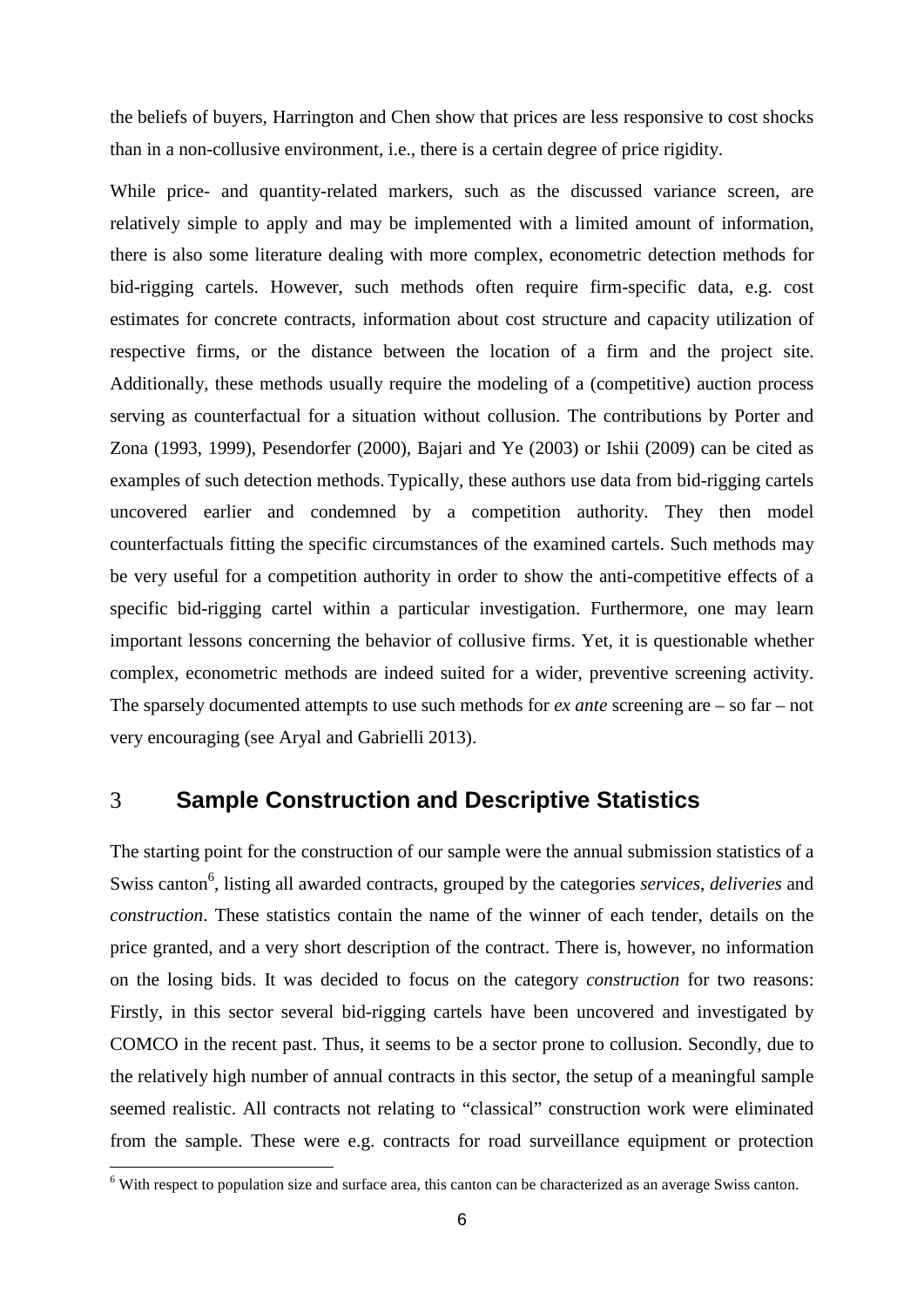equipment against rock fall. Furthermore, contracts for tunnel construction were eliminated since such contracts are only executed by a handful of specialized firms. After this process of elimination, roughly 400 contracts connected to road construction remained.

Information concerning the losing bids was gathered from the official records of the tender opening, which contain the name of the bidders and their final bids. For 282 of the 400 contracts in the road construction sector, the procurement body was able to provide the official records of the tender opening. They cover the time period from 2004 to 2010. Table 1 summarizes some key data of the contracts in our sample. All in all, 138 firms submitted roughly 1'500 bids for the 282 contracts. Consortiums submitted 228 bids and won the contract in 78 cases. Consequently, 204 contracts were won by an individual firm.<sup>7</sup> Overall, the total value of the 282 contracts – measured by the sum of all winning bids – amounts to roughly CHF 216 million.

| Number of tenders                                | 282   |
|--------------------------------------------------|-------|
| Number of bids submitted                         | 1'491 |
| Number of firms involved                         | 138   |
| Number of bids from consortiums <sup>8</sup>     | 228   |
| Number of winning bids from individual firms     | 204   |
| Number of winning bids from consortiums          | 78    |
| Total value of all 282 projects (in CHF million) | 216   |

**Table 1: Overview of the Sample (2004-2010)**

Furthermore, Table 2 shows the distribution of the contracts over the time period considered and the corresponding annual total value of the contracts. The annual number and the total value of the conducted contracts are quite evenly distributed over the years.<sup>9</sup> Note, however, that the year 2005 is an exception since an especially large contract of CHF 25 million was tendered. The value of the majority of the contracts in the sample is between CHF 100'000 and CHF 600'000. The median value of the contracts amounts to roughly CHF 400'000 and

 $<sup>7</sup>$  This does not exclude the possibility that in some of these cases other firms were involved as sub-contractors.</sup>

<sup>&</sup>lt;sup>8</sup> A consortium is a business combination in which two or more firms submit a common bid for a specific contract.

<sup>9</sup> Although the sample includes only ca. 60% of the initially identified 400 contracts, these 282 contracts reflect – on a value basis – roughly 95% of all the contracts in the road construction sector. Thus, the sample does not include all contracts but *prima vista* all the important ones.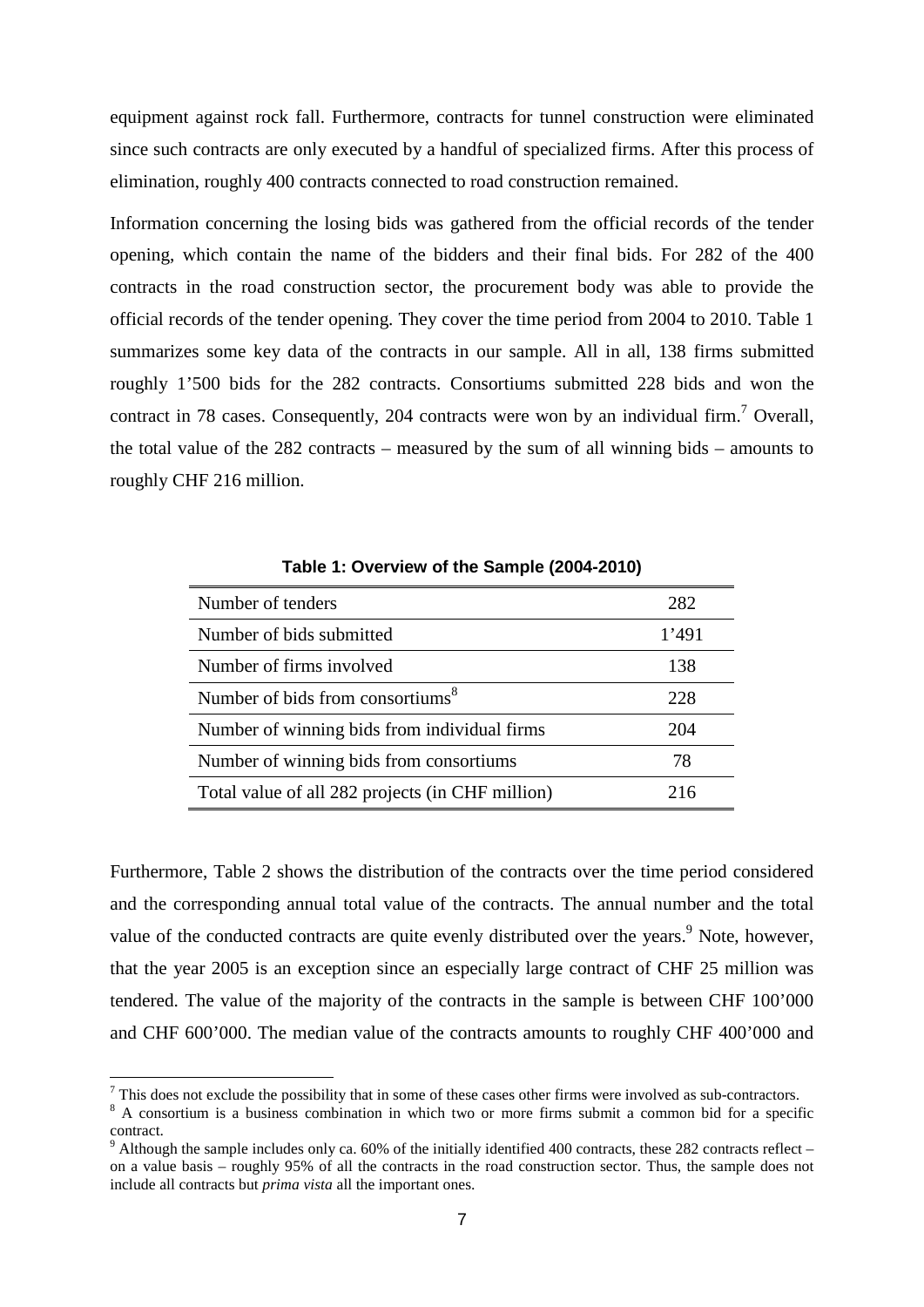the average contract value is around CHF 770'000. The considerable difference between the average and the median indicates a skewed distribution. This asymmetry is due to a few very large contracts in the sample. The average number of bids per tender amounts to 7 while the median (6) is only marginally lower.

The tenders differ furthermore with regard to the tender procedure (invitation vs. open procedure). In an invitation procedure, the procurement agency invites firms directly to submit a bid, i.e., there is no public tender and the number of submitters is limited. In general, public procurement agencies are legally obliged to solicit at least three bids. The invitation procedure may be used for contracts with a value of up to CHF 500'000. For contracts with a value of more than CHF 500'000, public procurement agencies in Switzerland must institute an open procedure, in which, all interested firms – without any constraints – may submit a bid. Thus, the contract is publicly tendered.

| Year | Number of<br>Submissions | Total value (CHF<br>million) |
|------|--------------------------|------------------------------|
| 2004 | 35                       | 26                           |
| 2005 | 40                       | 55                           |
| 2006 | 44                       | 23                           |
| 2007 | 37                       | 30                           |
| 2008 | 40                       | 22                           |
| 2009 | 46                       | 28                           |
| 2010 | 40                       | 32                           |

**Table 2: Number and Value of Annual Tenders**

Our sample contains 135 contracts which were tendered publicly (open procedure) and 147 contracts which were tendered by an invitation procedure. The average and the median of the contract values largely coincide (ca. CHF 250'000) in the invitation procedures. In contrast, there is a notable difference between the average (ca. CHF 1.3 million) and the median (ca. CHF 816'00) for the open procedures which can be explained by the existence of a certain number of very large contracts in the sample. The value of the 135 contracts tendered publicly amounts to roughly CHF 185 million, i.e., roughly 85% of the total value of all contracts in the sample. There is also a significant difference between the invitation and the open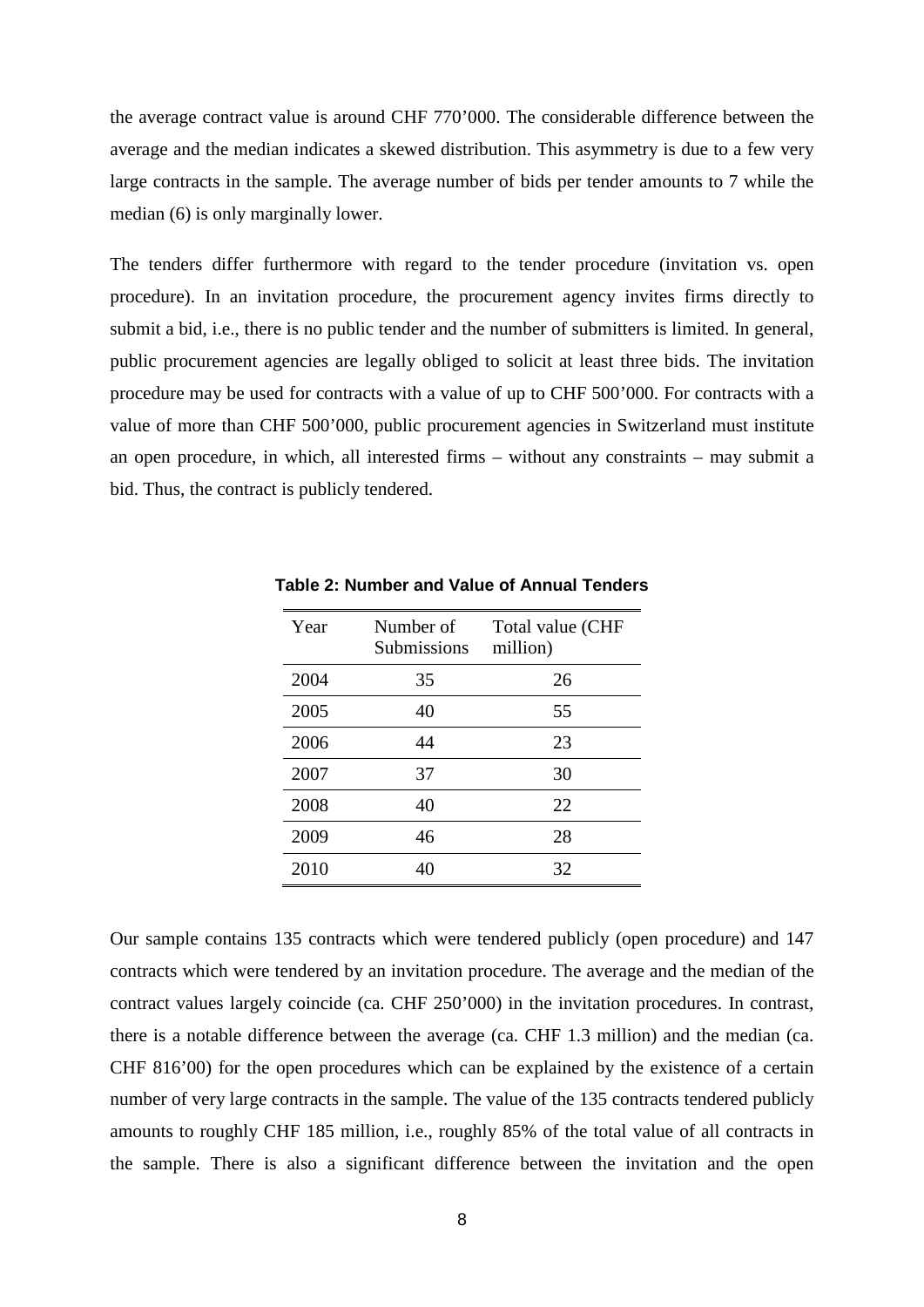procedures with respect to the number of submitted bids: While procurement bodies usually invite 4 or 5 firms to submit a bid in an invitation procedure, more than 20 firms bid for certain large contracts in the open procedure.

## 4 **Two Simple Statistical Markers**

Our data set is not well-suited to test for all the statistical markers suggested in the literature. The quantity-related markers<sup>10</sup> are in particular not likely to produce meaningful results for two reasons: Firstly, the contracts in our sample most likely only represent a part of the firms' construction activities, i.e., the firms in our sample may also be active in sectors other than road construction (e.g. construction of buildings). Furthermore, the sample is restricted to road construction contracts, tendered by the procurement body, and does not account for tenders by local procurement bodies or private stakeholders. Consequently, there is no reliable information concerning firm-specific market shares in our sample. Secondly, annual demand for road construction (i.e. the number and the size of the tendered contracts) may fluctuate. This notion is supported by strongly fluctuating market shares (measured by the annual total value of realized contracts) of the firms in our sample. It is thus rather unlikely that an agreement on market shares can be realized short term. Yet, a focus on long-term market shares largely eliminates the intertemporal structure in the data imposed by possible collusion.

Therefore, we decided primarily to focus on price-related markers. Again, due to different reasons, it was not possible to test for all price-related markers suggested in the literature. For example, to test whether there is a high degree of uniformity across firms in dimensions such as prices for ancillary services, one needs information not available in the records of the tender opening. Given the information available in our data set, it seemed most promising to focus on markers analyzing the structure among firms' bids. In what follows, we apply two such markers to our data set.

## **4.1 Variance Screen**

 $\overline{a}$ 

As discussed in section 2, the variance screen is the most comprehensively tested statistical marker to detect collusion. Therefore, it seems natural to start the analysis with this particular marker. In the context of bid-rigging, the coefficient of variation is normally used to

<sup>&</sup>lt;sup>10</sup> Harrington (2008) suggests three quantity-related markers: (1) highly stable market shares over time, (2) subsets of firms for which each firm's share of total supply is highly stable over time and (3) firms market shares negatively correlating with each other in time.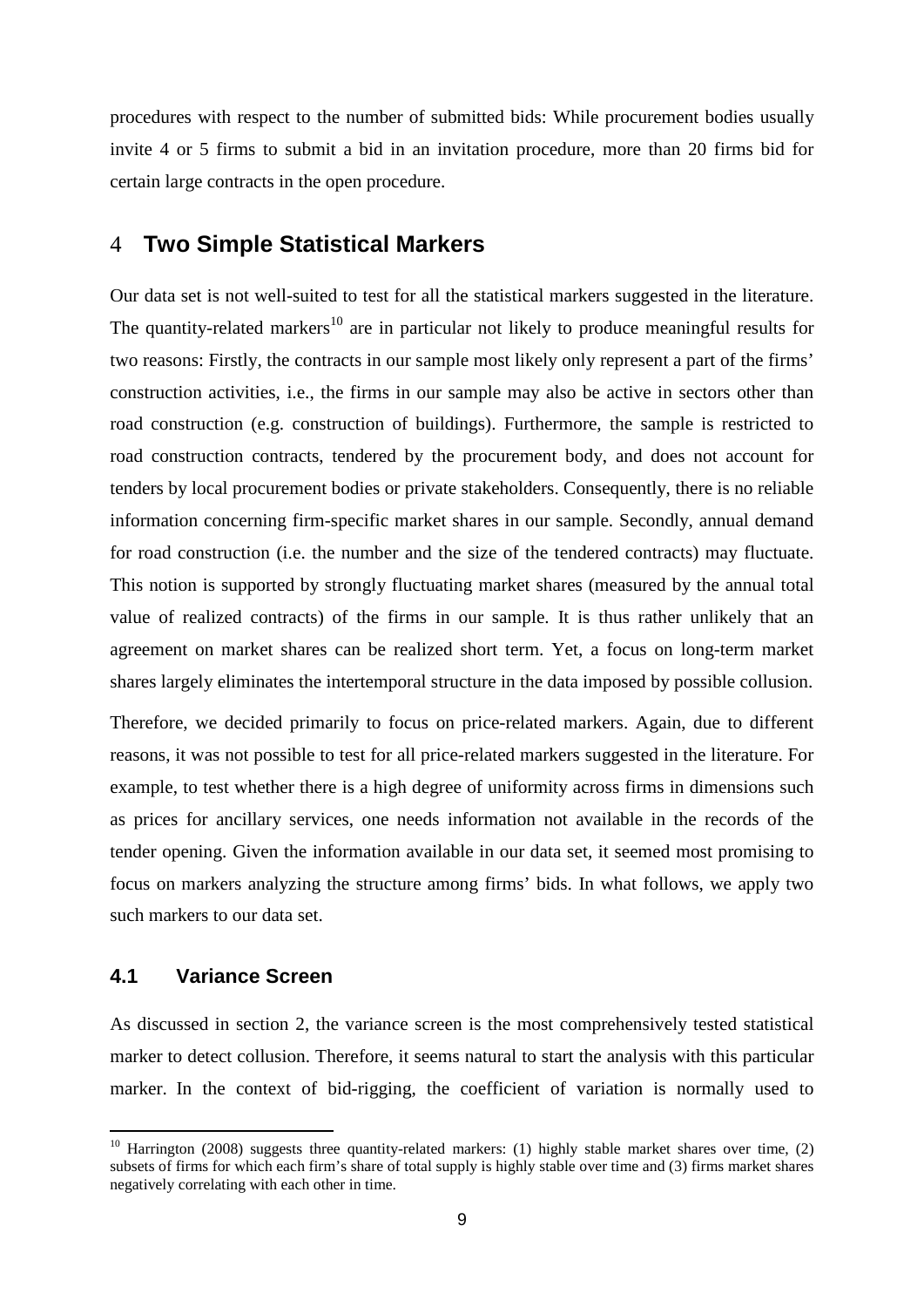implement the variance screen since the measure is scale-invariant and thus allows for the comparison of bidding behavior for contracts with significantly differing values.<sup>11</sup> In general, the coefficient of variation  $(CV_i)$  is defined as the standard deviation  $(\sigma_i)$  divided by the arithmetic mean  $(\mu_i)$  of all bids submitted for contract *j*:

$$
CV_j = \frac{\sigma_j}{\mu_j}
$$

The empirical literature assumes that low values of the coefficient of variation indicate price rigidity, i.e., suspicious bidding behavior. More precisely, significant non-temporary decreases in the coefficient of variation are taken as indication for periods of collusion and *vice versa*.



Figure 1 shows the coefficient of variation of the bids submitted in both types of procedures for the – chronologically organized – 282 contracts. As can be observed, there is no peculiar evolution of the coefficient of variation over time, i.e., there are *prima vista* no time periods, where the coefficient of variation systematically differs from other time periods. There is, however, a notable difference between invitation and open procedures: On average, the

<sup>&</sup>lt;sup>11</sup> See e.g. Feinstein and Brock (1985), Abrantes-Metz et al. (2012), Jiminez and Perdriguo (2012) or Ragazzo (2012).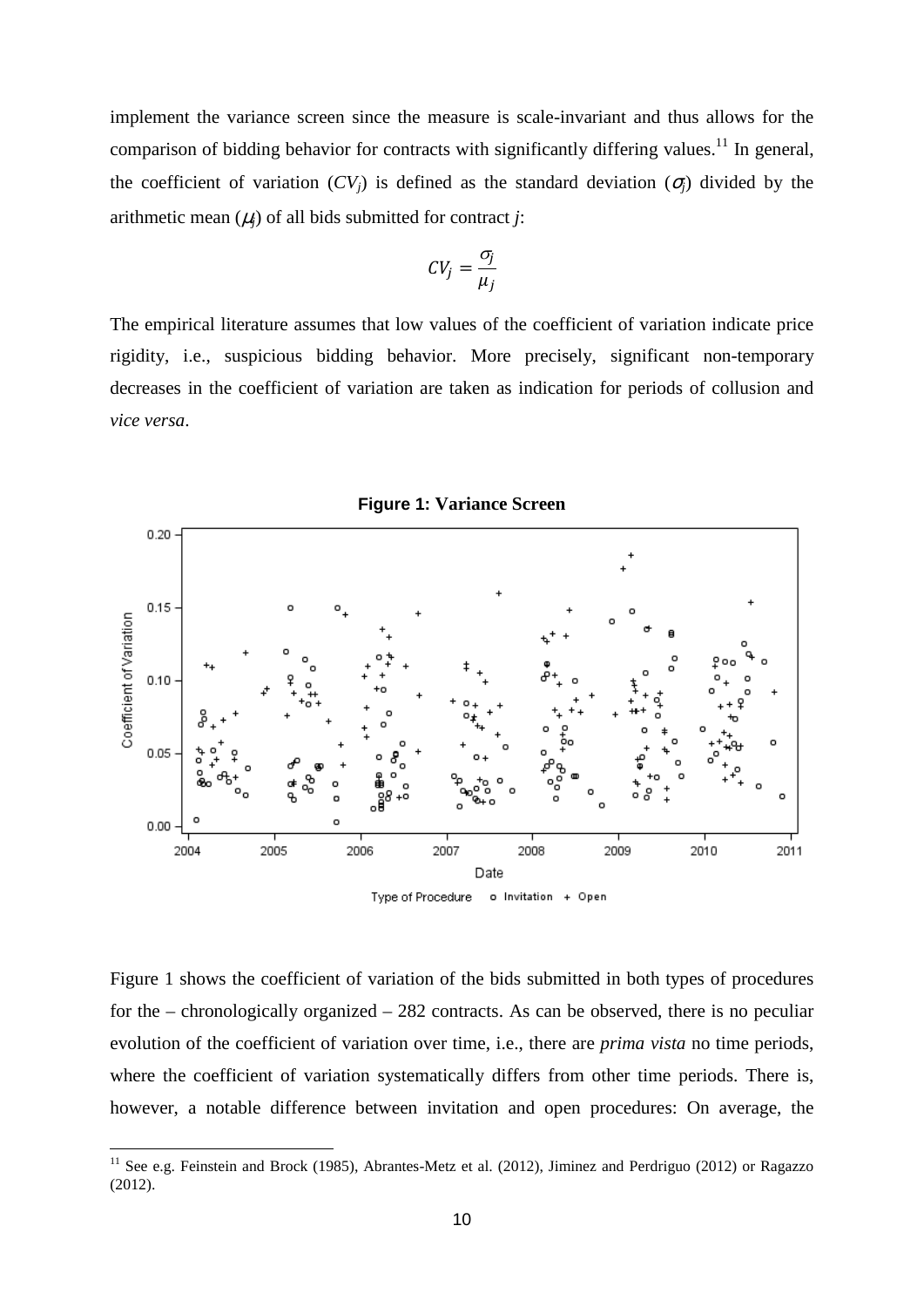coefficient of variation of the open procedures amounts to 0.081 while the corresponding value for the invitation procedures amounts to 0.058. Statistical tests confirm that the difference between the two types of tender procedures is significant.<sup>12</sup> This finding may be interpreted as a (weak) indication that invitation procedures are more prone to bid-rigging than open procedures.

## **4.2 Cover Bidding Screen**

In the past few years, COMCO has uncovered several bid-rigging cartels in Switzerland.<sup>13</sup> In many of these bid-rigging cases, it was striking that the difference between the loosing bids was systematically smaller than the difference between the winning bid and the second-best bid. Figure 2 illustrates this finding.

| CHF)  | Bids (in ascending order, | <b>Difference</b><br>$X_n-X_{n+1}$ | 580'000            |   |                |                                                                                                                                                                                                                                                                                                                                                                                                                                                                                                                                                                                                                                             |   |   |   |   |
|-------|---------------------------|------------------------------------|--------------------|---|----------------|---------------------------------------------------------------------------------------------------------------------------------------------------------------------------------------------------------------------------------------------------------------------------------------------------------------------------------------------------------------------------------------------------------------------------------------------------------------------------------------------------------------------------------------------------------------------------------------------------------------------------------------------|---|---|---|---|
| $X_1$ | 520'816                   | $\Delta_1$ = 36'800                | 570'000<br>560'000 |   |                | $\begin{array}{c c c c c} \hline \multicolumn{3}{c }{\leftrightarrow} & \multicolumn{3}{c}{\leftrightarrow} & \multicolumn{3}{c}{\leftrightarrow} & \multicolumn{3}{c}{\leftrightarrow} & \multicolumn{3}{c}{\leftrightarrow} & \multicolumn{3}{c}{\leftrightarrow} & \multicolumn{3}{c}{\leftrightarrow} & \multicolumn{3}{c}{\leftrightarrow} & \multicolumn{3}{c}{\leftrightarrow} & \multicolumn{3}{c}{\leftrightarrow} & \multicolumn{3}{c}{\leftrightarrow} & \multicolumn{3}{c}{\leftrightarrow} & \multicolumn{3}{c}{\leftrightarrow} & \multicolumn{3}{c}{\leftrightarrow} & \multicolumn{3}{c}{\leftrightarrow} & \multicolumn{3$ |   |   |   |   |
| $X_2$ | 557'616                   | $\Delta_2$ = 4'648                 | 550'000<br>놓       |   |                |                                                                                                                                                                                                                                                                                                                                                                                                                                                                                                                                                                                                                                             |   |   |   |   |
| $X_3$ | 562'264                   | $\Delta_3$ = 3'561                 | 540'000            |   |                |                                                                                                                                                                                                                                                                                                                                                                                                                                                                                                                                                                                                                                             |   |   |   |   |
| $X_4$ | 565'825                   | $\Delta_4$ = 6'141                 | 530'000<br>520'000 |   |                |                                                                                                                                                                                                                                                                                                                                                                                                                                                                                                                                                                                                                                             |   |   |   |   |
| $X_5$ | 571'966                   | $\Delta_5$ = 4'151                 | 510'000            |   |                |                                                                                                                                                                                                                                                                                                                                                                                                                                                                                                                                                                                                                                             |   |   |   |   |
| $X_6$ | 576'117                   |                                    | 0                  | 1 | $\overline{2}$ | 3<br><b>Bids</b>                                                                                                                                                                                                                                                                                                                                                                                                                                                                                                                                                                                                                            | 4 | 5 | 6 | 7 |

**Figure 2: Typical Bidding Behavior in Rigged Tenders** 14

Intuitively, such bidding behavior may be explained by the presence of cover bidding: Bidders not intending to win a contract offer distinctly higher prices than the agreed winner. This practice ensures that the designated winner gets the contract and that the winning bid appears to be competitive. There are three reasons why such bidding behavior is realistic in

 $12$  Note that the coefficient of variation in our sample is not distributed normally: The Kolmogorov-Smirnov test for normality rejects the null hypothesis at the 5% significance level. Other normality diagnostic tests –Shapiro-Wilk, Cramer-Von Mises and Anderson-Darling – also reject the null hypothesis (at the 1% significance level). The difference between the two types of tender procedures is confirmed by the Mann-Whitney test, which rejects the null hypothesis of no difference between the two distributions with a z-statistic of 5.58 (p-value:  $< 0.0001$ ). Also, the Kolmogorov-Smirnov test rejects the null-hypothesis of no difference between the distribution of the coefficient of variation for both procedures with an asymptotic Kolmogorov-Smirnov statistic of 3.27 (p-value: < 0.0001).

 $13$  See footnote 3.

<sup>&</sup>lt;sup>14</sup> The example in Figure 2 is taken from the case *Strassenbeläge Tessin* (LPC 2008/1, pp. 85-112).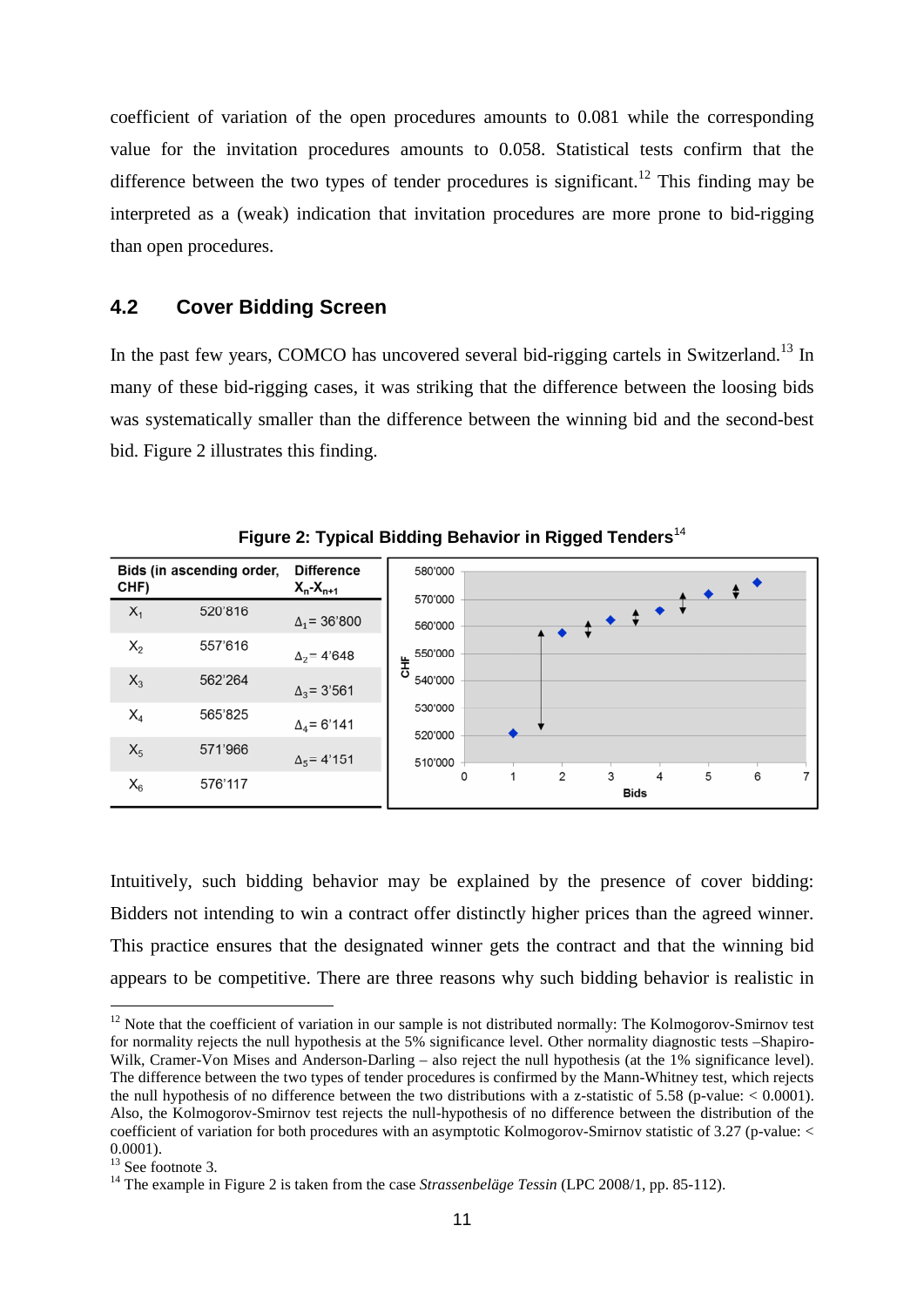practice: Firstly, in many contracts the price is not the only criterion procurement authorities take into consideration. Other criteria, such as the offered technical solution, quality or environmental aspects, may be taken into account when deciding on the winner of a contract. Such non-monetary criteria may influence the award of a contract and undermine intended bid-rigging especially when bids are close to each other. Secondly, witnesses in bid-rigging cases have reported that members of bid-rigging cartels usually make sure that the designated winning bid is 3-5% lower than the second-best bid.<sup>15</sup> Thirdly, losing bids may be close to each other because no bidder wants to risk being perceived as overly expensive in the eyes of the procurement agency.

Based on the described bidding behavior, it is possible to construct an alternative price-related marker by considering the difference between loosing bids and the difference between the two best bids for a specific contract.<sup>16</sup> To test whether cover bidding might be present, we calculate the ratio between the difference of the two lowest bids  $(\Delta_i)$  and the standard deviation of the loosing bids  $(\sigma_{ijk})$ . This yields the following formula for the measure of relative distance (*RDj*):

$$
RD_j = \frac{\Delta_{j,l}}{\sigma_{j,lb}}
$$

Note that the standard deviation should only be calculated for the loosing bids since the difference between the two best bids is anomalously high when collusion is present.<sup>17</sup> Without this correction, the standard deviation would be distorted upward.<sup>18</sup> The relative distance measure has to be interpreted as follows: A *RD* of approximately 1 indicates that there is no difference in the bidding behavior of the winner and the rest of the bidders (see the reference line in Figure 3), i.e. there is no suspicious bidding behavior. A *RD* (much) larger than 1 indicates, however, that cover bidding may have taken place. Figure 3 depicts the relative distance measure for all contracts in chronological order and by procedures.

<sup>15</sup> See e.g. *Strassenbeläge Tessin* (LPC 2008/1, pp. 85-112, in particular recital 60) or *Wettbewerbsabreden im Strassen- und Tiefbau im Kanton Zürich* (LPC 2013/4, pp. 524-652, in particular p. 561, recital 182 and p. 573, recital 309 and 314).

<sup>&</sup>lt;sup>16</sup> The general idea to consider the differences between winning and losing bids to identify bid-rigging was already proposed in the seventies (see OECD 1976). Yet, a concrete statistical marker has – to the best of our knowledge – not yet been suggested in the literature.

<sup>&</sup>lt;sup>17</sup> Note also that we can calculate the *RD* only for contracts with three bids or more.

 $18$  It is of course possible to define the measure for relative distance differently. For instance, one may calculate the difference between the two best bids and divide it by the mean of the differences between losing bids instead of the standard deviation. We also performed the cover bidding test in this alternative way: results qualitatively remain, however, the same.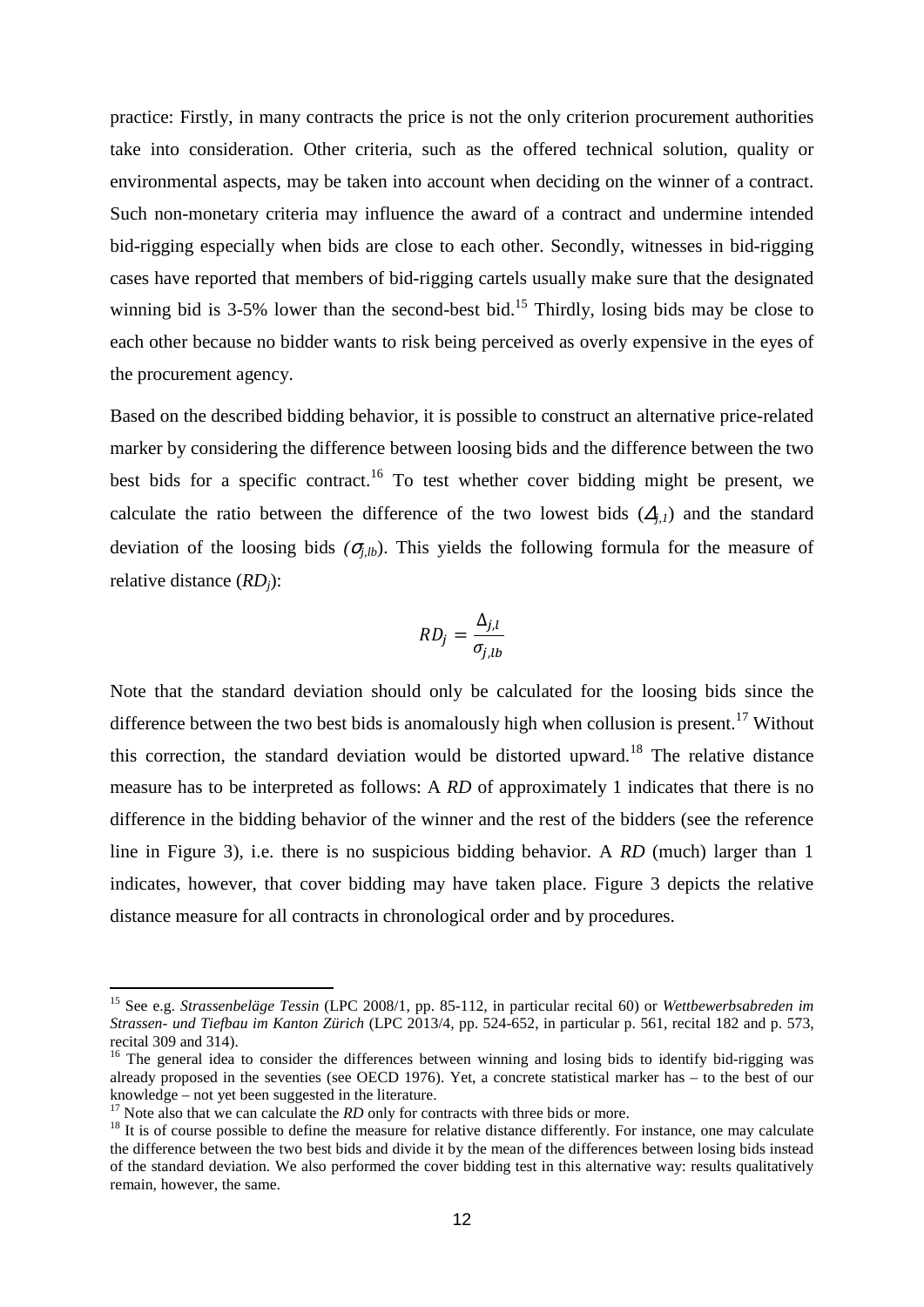

#### **Figure 3: Cover Bidding Screen**

From Figure 3 conclusions similar to the case of the variance screen can be drawn. On the one hand, there are no peculiar developments of the *RD* observable over time, i.e., time periods where the *RD* systematically differ from other time periods cannot be identified. On the other hand, with an average of 1.92 the cover bidding test again suggests that collusion is more likely to be present in invitation procedures. In contrast, the average of the relative distance measure for open procedures only amounts to 1.2.<sup>19</sup>

# 5 **Screening for Partial Collusion**

 $\overline{a}$ 

Our analysis so far indicates that firms in our sample do not seem to be involved in a systematic market-embracing collusive scheme. Furthermore, the two applied markers suggest that collusion – if present at all – is more likely to occur in invitation procedures. Both of these results are not surprising. COMCO's investigations concerning bid-rigging have revealed that cartels in construction markets often are partial, i.e., they only involve a subset

<sup>&</sup>lt;sup>19</sup> As in the case of the coefficient of variation, the Kolmogorov-Smirnov test (at the 5% significance level) – as well as the Shapiro-Wilk, Cramer-Von Mises and Anderson-Darling tests (at the 1% significance level) – rejects the normality hypothesis. The Mann-Whitney test confirms that there is a significant difference between the two types of tender procedures (z-statistic:  $5.58$ ; p-value:  $< 0.0001$ ), a result also corroborated by the Kolmogorov-Smirnov test (asymptotic Kolmogorov-Smirnov statistic: 3.27; p-value: < 0.0001).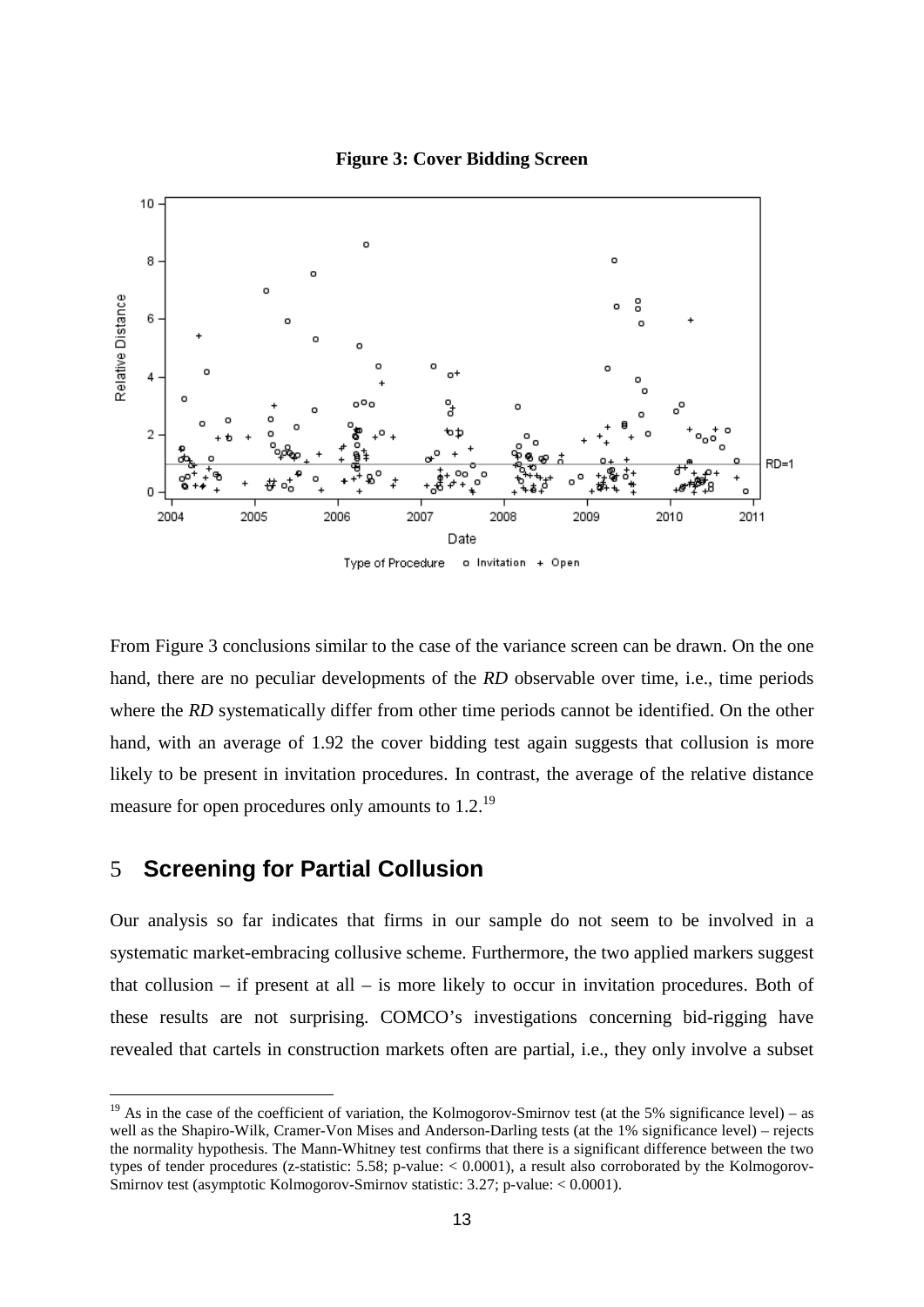of colluding firms and/or collusion is targeted at specific contracts. Thus, excluding the presence of bid-rigging from the results derived above would be premature. In the remainder of this section we will show how partial collusion may be detected.

## **5.1 Multistep Procedure to Detect Partial Collusion**

A crucial prerequisite to detect partial collusion with a statistical marker is a sufficient degree of regular interaction between stable groups or sub-groups of firms. Irregular and selective bid-rigging agreements between firms loosely connected (e.g. for special types of projects) are, however, extremely hard  $-$  if not impossible  $-$  to identify with a screen. Our approach amounts to a collection of mutually reinforcing tests, which allow conclusions as to whether collusion is likely to exist between subgroups of firms. All of the suggested tests may be extended, refined and adapted to the specific features of other cases in which bid-rigging is suspected.

Our procedure consists of four steps. In the *first step*, we isolate contracts and firms exhibiting a specific (suspicious) bidding pattern from our data set. To this purpose, we combine the variance and the cover bidding test, and screen for contracts which simultaneously exhibit a low coefficient of variation and a high relative distance measure. The reason for combining the two screens is simply that we want to produce a conservative sample of suspicious contracts and firms. Given that results pointing to the existence of bid-rigging may in practice trigger the opening of an antitrust investigation – most likely accompanied by drastic investigative measures such as house searches –, it seems to be a reasonable strategy to minimize the probability of *type I errors* right from the start.<sup>20</sup>

Since a certain degree of repeated interaction is a basic ingredient of most bid-rigging cartels (see e.g. Feinstein and Brock 1985), we analyze in a *second step* whether there are groups of firms regularly submitting bids for the same conspicuous contracts. There is no obvious "automatic" process which could be used to identify possible groups of colluding firms. Statistical methods potentially suited for such a purpose, e.g. cluster analysis, are explorative processes. In other words, there is no given algorithm which could be applied to our sample – rather, the goal is to find an appropriate algorithm. Based on a simple iterative process we

<sup>20</sup> Statistically, a *type I error* occurs when the null hypothesis is incorrectly rejected. In our case, a *type I error* would imply a contract is wrongly labeled as collusive. By combining the screens, we attempt to reduce the risk of erroneously flagging a contract as collusive since two different criteria must be satisfied simultaneously.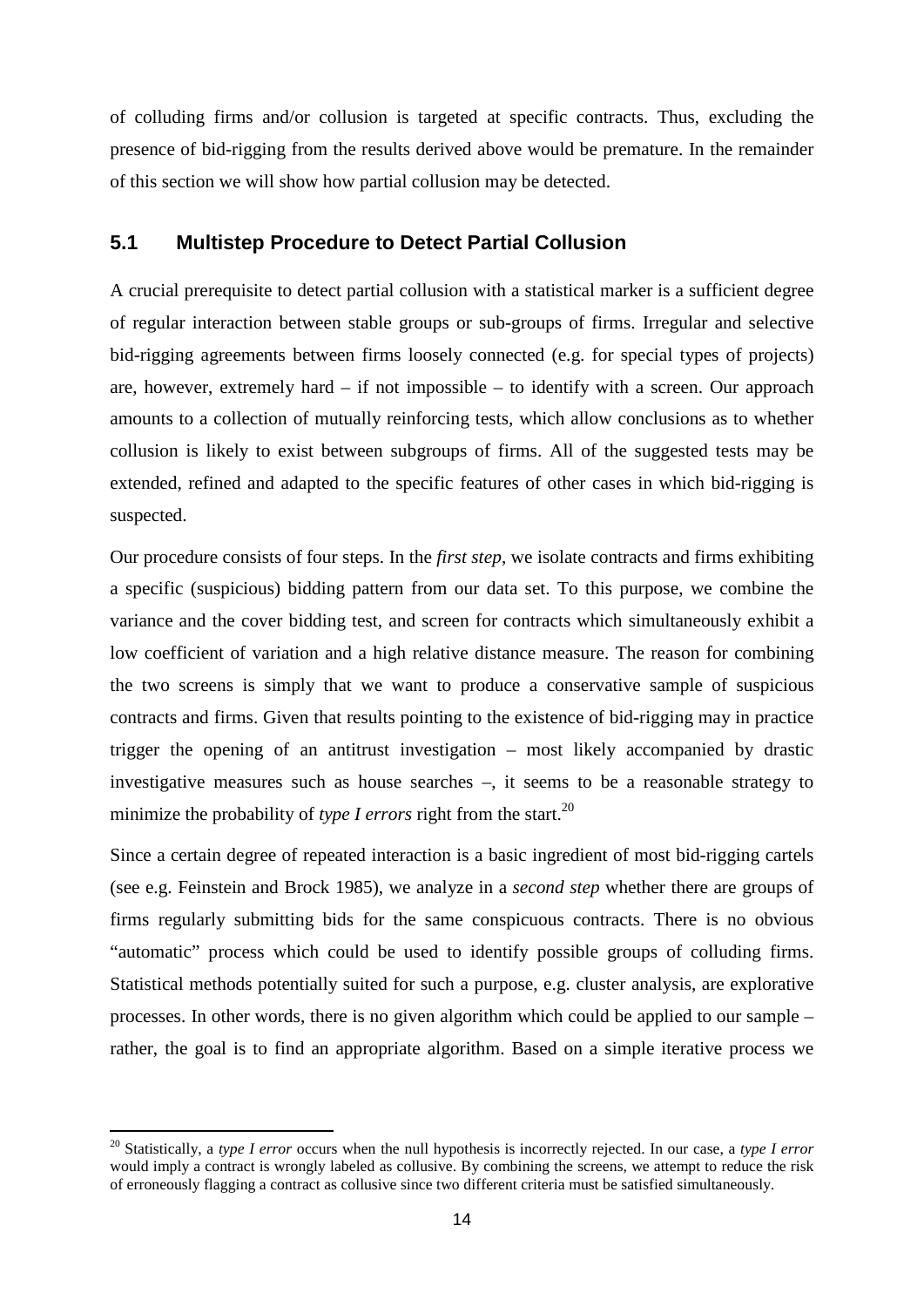identify conspicuous groups of firms and analyze the interaction between firms within such groups.

In a *third step*, we analyze geographical bidding behavior. More precisely, we want to know whether the identified conspicuous groups of firms are active in the entire territory of the canton or whether possible collusion is restricted to certain regions. Delineating the area where a potential bid-rigging cartel is active then allows to analyze local competitive forces, i.e., how many firms regularly submit bids in a certain region, whether these are mainly "suspect" firms or if there are other firms active in this region etc. Overall, such an analysis provides important conclusions as to whether (suspected) collusion is likely to be stable. Furthermore, an affirmative result reinforces and substantiates the group formation process.

In the absence of side payments, bid-rigging agreements usually involve a rotation element to sustain collusion (see e.g. Pesendorfer 2000). In other words, a rational firm will only renounce to submit a truly competitive bid for a contract if other cartel members reward it for this behavior in the future. Typically, the reward for such cover bidding or bid suppression is the assignment of future contracts. In a *fourth step* – presented separately in section 6 – we develop a graphical method designed to visualize bid rotation within a group of firms.

## **5.2 Empirical Implementation of the Multistep Procedure**

#### **5.2.1 Identification of Conspicuous Contracts and Firms**

 $\overline{a}$ 

In the first step of the multistep procedure, we want to isolate conspicuous contracts and firms from our sample by simultaneously applying the variance and the cover bidding screen. Two issues need to be discussed in this context: First, although the variance and the cover bidding screen capture conceptually different aspects of the price setting behavior of colluding firms, it cannot be excluded that the results of the two tests correlate in practice. In this case, combining the two screens would be of limited value. The correlation between the *CV* and the *RD* amounts to -0.15 (*p-value*: 0.0811) for open procedures and -0.16 (*p-value*: 0.0623) for invitation procedures.<sup>21</sup> In other words, for both types of procedures, there is no significant correlation between the two markers.

<sup>&</sup>lt;sup>21</sup> We use the Spearman correlation test because the *CV* and the *RD* are not normally distributed (see section 4). In section 4, we highlighted a significant difference between the two types of tender procedures: the coefficient of variation is lower and the relative distance measure larger for the invitation procedure as compared to the open procedure. Given these differences, it seems appropriate to apply the correlation test separately to each procedure type.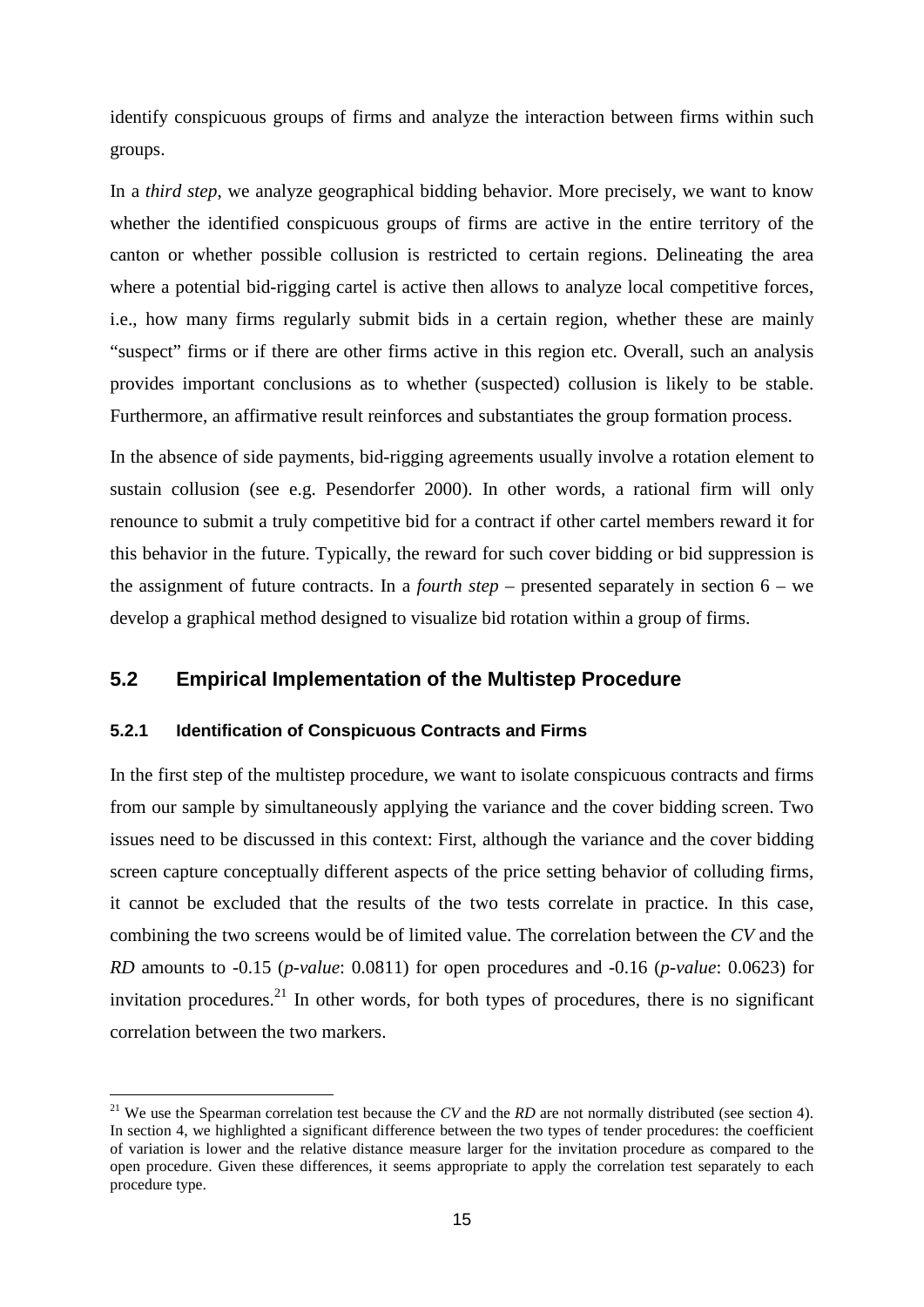The second issue to discuss is the following: To separate conspicuous from inconspicuous tenders, a threshold for the *CV* and the *RD* has to be defined. In the case of the *RD* this is relatively straightforward: A *RD* larger than 1 points to a conspicuous contract (see section 4.2). However, the determination of a reasonable threshold for the *CV* is less obvious – there is no theoretical argument for a specific level of the *CV* separating conspicuous from inconspicuous contracts. Yet, practical experience with bid-rigging cartels in the road construction sector may be a viable way to determine a threshold for the *CV*. Calculations made by COMCO have, for example, revealed that in the case of the road construction cartel in the canton of Ticino the *CV* amounted to 0.03 on average during the cartel phase. Additionally, there were almost no rigged tenders with *CV* values higher than 0.05. After the breakdown of the cartel, the  $CV -$  on average – increased to  $0.098<sup>22</sup>$  Given that this cartel was very well organized (the members of the cartel e.g. held weekly cartel meetings) and basically involved all firms located in the canton of Ticino, a *CV*'s value of 0.03 may be interpreted as a conservative benchmark for rigged contracts. In contrast, the road construction cartel in the canton of Aargau may serve as an example of a much more loosely organized cartel.<sup>23</sup> The cartel was characterized by partial collusion between 17 construction firms and collusion was not targeted at all road construction contracts in the canton. The average *CV* for the roughly 100 rigged contracts that were investigated by COMCO amounted to 0.06. Thus, for an initial screen, one may arrive at the hypothesis that tenders with a *CV* above 0.06 and a *RD* below 1 are inconspicuous and *vice versa*.

Applying this initial screen to our data set (scenario 1 in Table 3) results in the identification of 80 conspicuous contracts, i.e., in this scenario, bid-rigging cannot be excluded for more than 25% of all contracts in our sample. Given our results in section 4, it is also not surprising to find that the majority of these contracts (approx. 80%) were tendered by invitation procedure. Still, a non-negligible fraction of the contracts identified in scenario 1 is tendered by open procedure. Scenario 1 is a relatively rigorous screen. We therefore tested two more conservative scenarios (scenario 2 and 3 in Table 3). Even in the most conservative scenario  $(CV \le 0.03$  and  $RD > 1.30$ ) we identify 38 contracts deemed conspicuous.

Having isolated different sets of conspicuous contracts, we proceed by identifying all firms bidding for the corresponding contracts. More precisely, we identify the firms which have submitted a bid for at least 10% of all conspicuous contracts for each scenario in Table 3 (e.g.,

<sup>22</sup> See *Strassenbeläge Tessin* (LPC 2008/1, pp. 85-112), especially p. 103.

<sup>23</sup> See *Wettbewerbsabreden im Strassen- und Tiefbau im Kanton Zürich* (LPC 2013/4, pp. 524-652).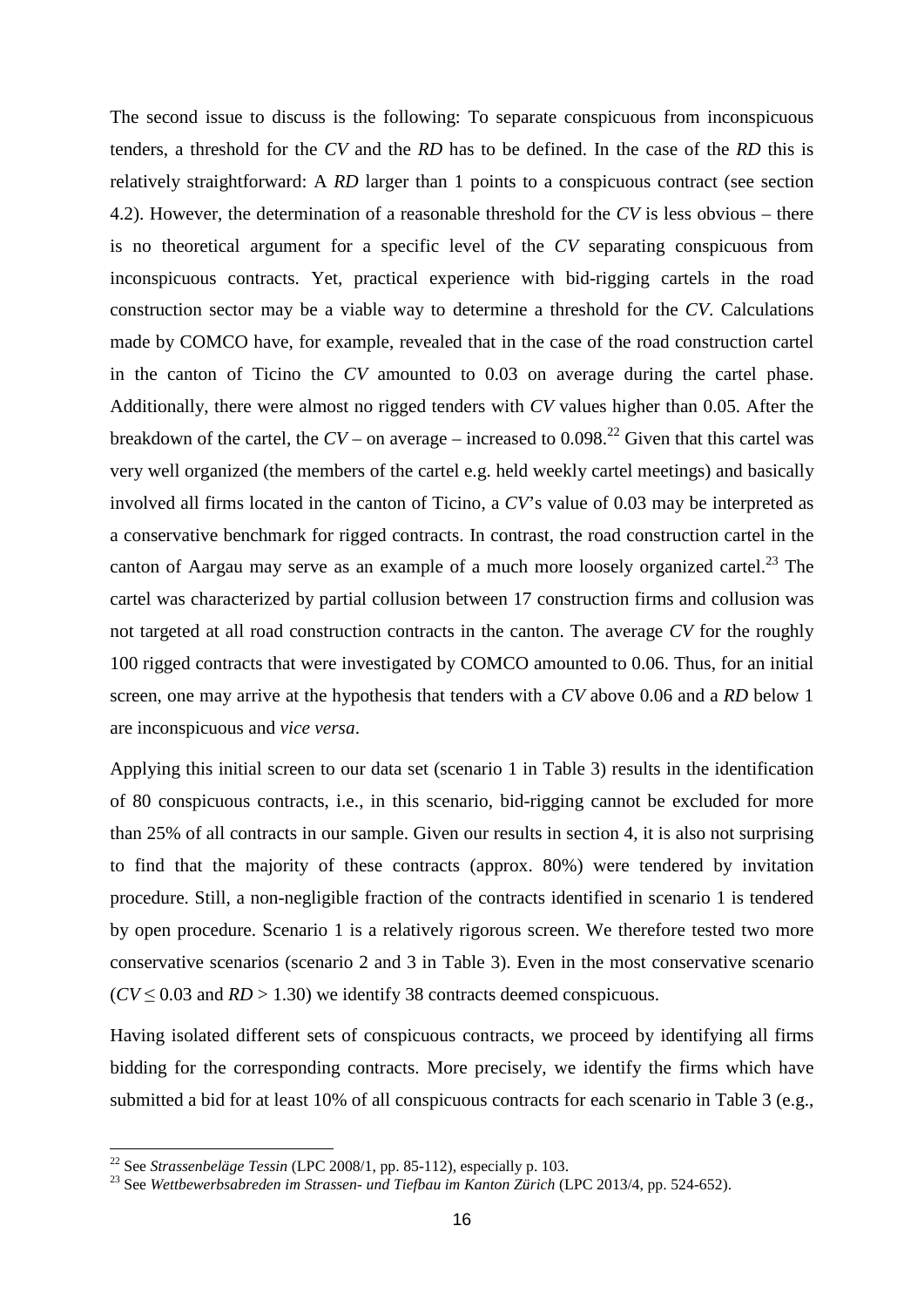for scenario 1, we consider only firms which submitted a bid for at least eight conspicuous contracts). The purpose of this threshold is to eliminate "fringe bidders", i.e. firms which do not regularly submit bids for conspicuous contracts. Such firms are unlikely to be part of a stable collusive scheme.

| Scenario CV | RD                 | <b>Contracts</b> | Number of % of Total Invitation<br><b>Sample</b> |    | <b>Open</b><br><b>Procedure Procedure</b> |
|-------------|--------------------|------------------|--------------------------------------------------|----|-------------------------------------------|
|             | $\leq 0.06$ > 1.00 | 80               | 28.4%                                            | 63 |                                           |
|             | $\leq 0.05$ > 1.15 | 65               | 23.1%                                            | 53 | 12                                        |
|             | $\leq$ 0.03 > 1.30 | 38               | 13.5%                                            | 30 | 8                                         |

**Table 3: Identification of Conspicuous Contracts – 3 Scenarios** 

Interestingly, the list of firms turns out to be independent of the chosen thresholds: in all three scenarios the same 17 firms submitted a bid for at least 10% of the conspicuous contracts. The only difference between the scenarios is the ranking of the firms as pertaining to the absolute number of bids submitted for conspicuous contracts. Thus, the observed suspect bidding behavior can be exclusively attributed to 17 firms. Accounting for the fact that overall 138 firms have at least once submitted a bid in our sample, this result suggests that, if bid-rigging occurred in our sample, these 17 firms were most likely involved. $^{24}$ 

#### **5.2.2 Validation of the Results**

 $\overline{a}$ 

Yet, as noted above, roughly 80% of the identified conspicuous contracts in each of the three scenarios were tendered by invitation procedure which – by definition – limits bidder participation. Given our finding in section 4 that the *CV* (*RD*) is significantly lower (higher) for the invitation procedure, this result is not surprising. It raises the question whether the limited number of bidders or any other specific characteristics of the invitation procedure affects the results reported in Table 3. In order to validate our results, we first consider the correlation between the number of bids and our two markers. In a second step, we examine whether varying characteristics of the tender procedures influence the identification process of conspicuous contracts.

<sup>&</sup>lt;sup>24</sup> Of course, this does not permit the reverse conclusion that all other firms in our sample were not involved in collusion. One can only draw the conclusion that these firms do not exhibit a bidding behavior that the applied screen identifies as conspicuous.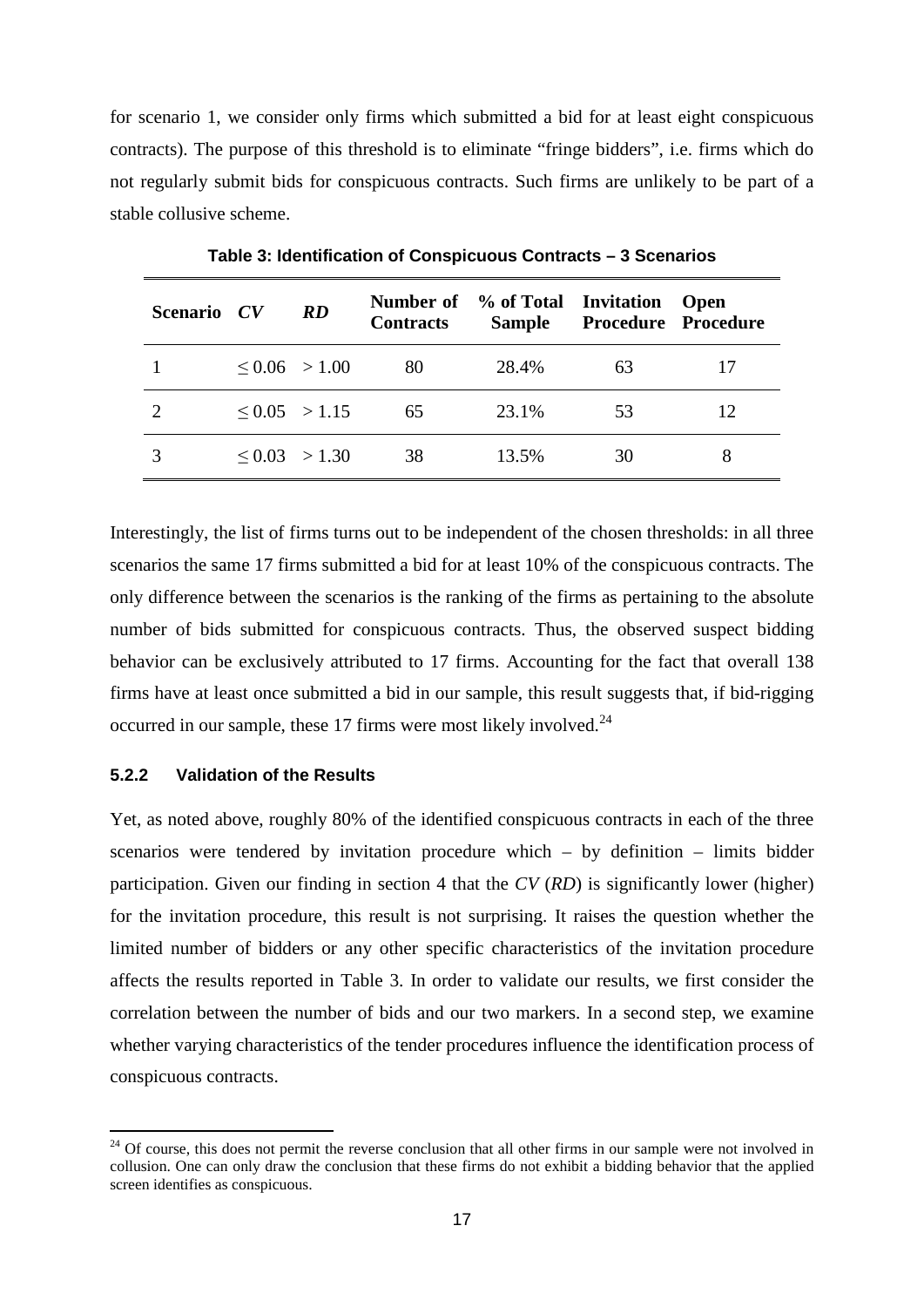For the entire sample the correlation between the *CV* and the number of bids amounts to 0.27 (*p-value*:  $\langle 0.0001 \rangle$ , while the corresponding value for the *RD* is -0.28 (*p-value*:  $\langle 0.0001 \rangle^{25}$ Consequently, there is a weak but significant correlation between the number of bids and our two markers. However, it is interesting to note that the observed correlation vanishes when excluding the 80 conspicuous contracts from the entire sample. For the reduced sample, the correlation between the *CV* and the number of bids amounts to 0.02 (*p-value*: 0.7884), while the corresponding value for the *RD* is -0.04 (*p-value*: 0.61). This suggests that the observed correlation in the entire sample is due to the subset of conspicuous contracts. In other words, there is no general correlation between the number of bidders and our two markers: the observed correlation is a specific feature of the subset of conspicuous contracts.

We next examine whether – besides the number of bidders – there are other systematic differences between the tender procedures that may influence our results. Put differently, we want to exclude the possibility that the *CV* (*RD)* is generally lower (higher) for the invitation procedure, i.e. for reasons not connected to collusive behavior of the involved firms. For that purpose, we use again the reduced sample and we test if there is a significant difference between invitation procedures and open procedures for our two screens. For the *CV*, results are unambiguous: We find no significant difference for invitation and open procedures.<sup>26</sup> Yet, results for the *RD* are mixed. While the Kolmogorov-Smirnov test indicates that there is no significant difference, the Mann-Whitney test suggests the contrary.<sup>27</sup> To resolve this contradiction, we resort to an analysis of the concrete differences of the mean and the median of the *RD* for the distinct types of contract. Table 4 reports the mean and the median of the *RD* for the conspicuous contracts and the contracts in the reduced sample. The latter values are furthermore reported separately for the invitation and open procedure.

<sup>&</sup>lt;sup>25</sup> We use the Spearman correlation test because the  $CV$  and the  $RD$  are not normally distributed (see section 4). <sup>26</sup> The Mann-Whitney test does not reject the null hypothesis of no difference between the invitation and the

open procedure for the inconspicuous sample with a z-statistic of -0.89 (*p-value*: 0.3751). Also, the Kolmogorov-Smirnov test do not reject the null-hypothesis of no difference between the invitation and the open procedure for the inconspicuous sample with an asymptotic Kolmogorov-Smirnov statistic of 1.20 *(p-value*: 0.1112).

 $27$  The Kolmogorov-Smirnov test do not reject the null hypothesis of no difference between the invitation and the open procedure for the inconspicuous sample with an asymptotic Kolmogorov-Smirnov statistic of 1.18 (*pvalue*: 0.1222). However, the Mann-Whitney test rejects the null hypothesis of no difference with a z-statistic of 2.36 (*p-value*: 0.0194).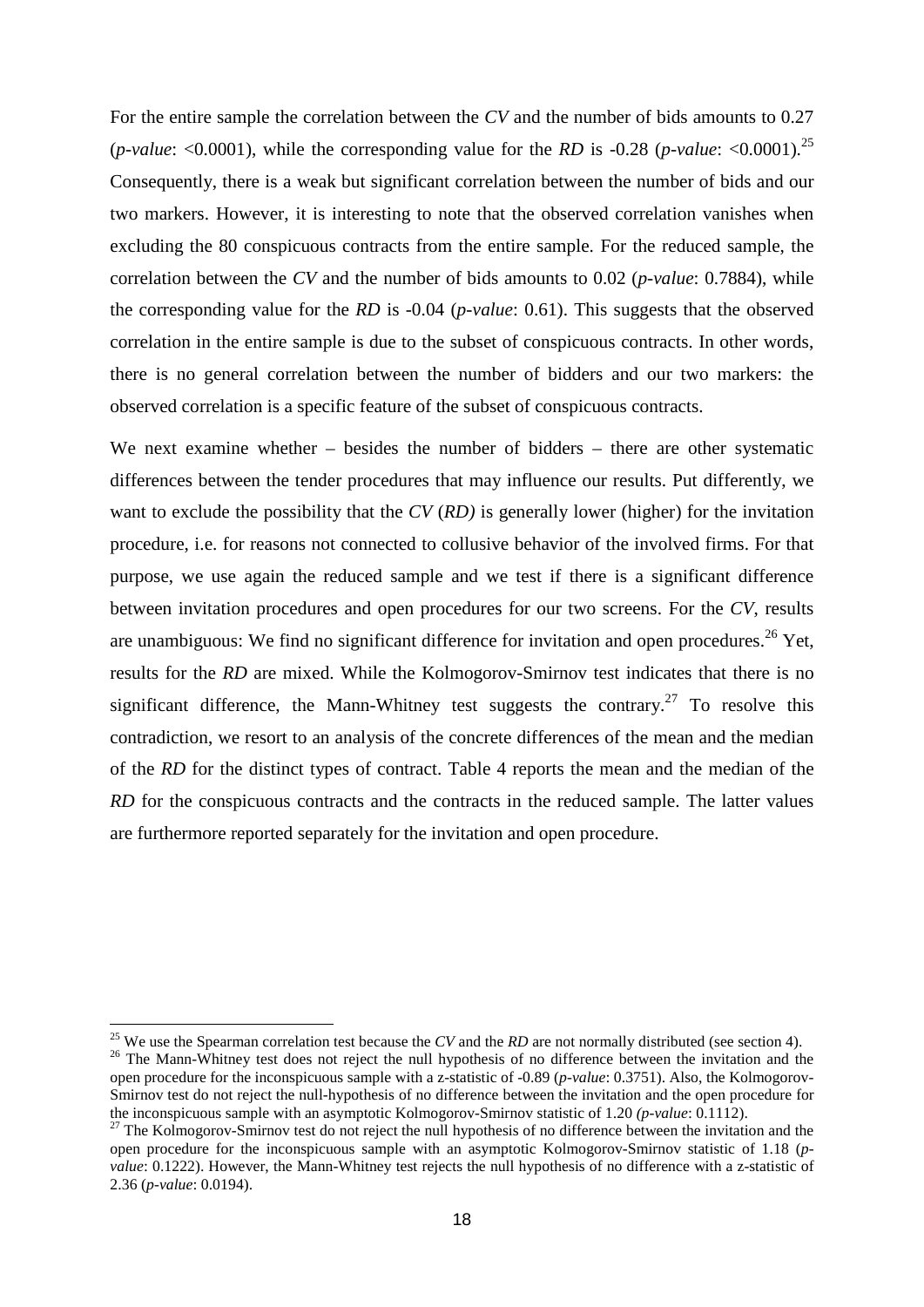|                                                               | Mean of the RD | <b>Median of the RD</b> |
|---------------------------------------------------------------|----------------|-------------------------|
| Conspicuous contracts                                         | 5.22           | 2.06                    |
| Reduced sample: all contracts                                 | 1.22           | 0.56                    |
| Reduced sample: contracts tendered by invitation<br>procedure | 1.59           | 0.67                    |
| Reduced sample: contracts tendered by open<br>procedure       | 0.99           | 0.50                    |

#### **Table 4: Comparative Values of the RD**

The difference between the mean of the conspicuous contracts and the contracts in the reduced sample amounts to 4, while the corresponding value for the difference between contracts tendered by invitation and open procedures in the reduced sample is 6.67 times smaller (0.6). This suggests that the procedure type explains a maximum of 15% of the difference between conspicuous and the contracts in the reduced sample. Considering the values for the median leads to similar results: The difference between the mean of the conspicuous contracts and the contracts in the reduced sample amounts to 1.5, while the corresponding value for the difference between contracts tendered by invitation and open procedures in the reduced sample is 8.8 times smaller (0.17). Thus, also the analysis of the medians from the different samples suggests that the procedure type only explains a minor part (11%) of the difference between conspicuous and inconspicuous contracts.

To sum up, although the Mann-Whitney test seems to suggest that the procedure type influences the *RD*, our analysis of the concrete differences of the mean and the median of the *RD* for the distinct types of contract shows that this influence is weak. In any case, the above presented results are not called into question: If bid-rigging occurred in our sample, it is most likely that the 17 identified firms were involved and the results of the first step remain valid.

#### **5.2.3 Analysis of Firm Interaction**

To analyze the interaction between the 17 suspect firms, we started with a simple matrix quantifying how many times a firm had participated in a conspicuous tender at the same time as another firm. In order to arrive at the most comprehensive result possible, we decided to continue the analysis with the 80 conspicuous contracts identified in scenario 1. Our results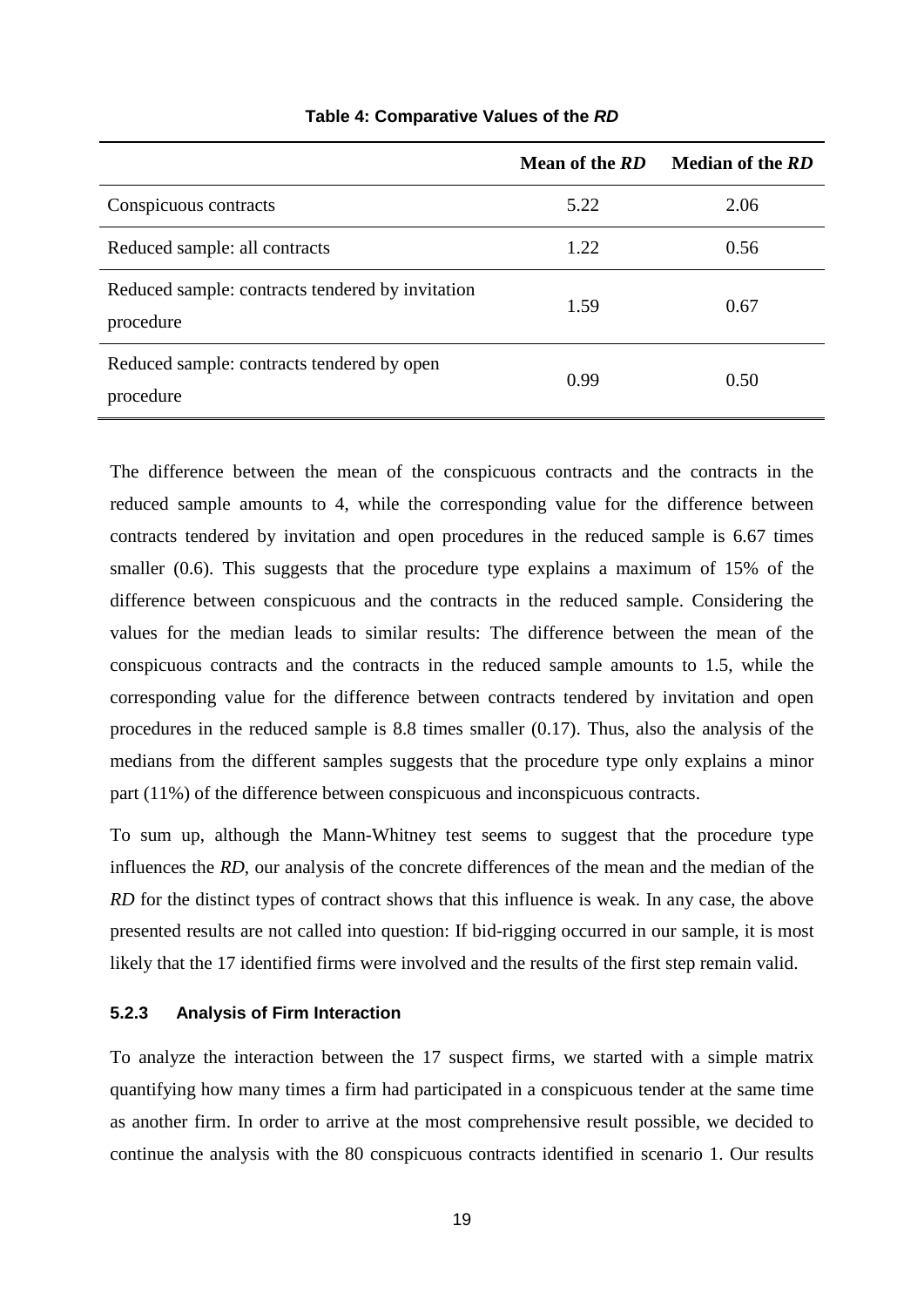show that some firms often and regularly submitted bids for the same conspicuous contracts while others either never interacted with other suspect firms or only on a very limited basis. Since it is natural to assume that a bid-rigging cartel involves a certain degree of (regular) interaction between firms this finding is indicative of the non-existence of a collusive agreement between all 17 firms. Based on this argument, the matrix was reduced to submatrices of firms that interacted (more or less) regularly with each other. By iterating the process, two potentially interesting groups of firms were condensed. For illustrative purposes we will only focus on one of these groups in what follows.<sup>28</sup>

As can be observed from Table 5, firms *2*, *4*, *5* and *6* seem to interact often and regularly. Consider firm *2,* for example: Overall, firm *2* submitted 17 bids for conspicuous projects. For 16 of these projects (94%) firm *4* also submitted a bid. Furthermore, for 9 (53%), respectively 15 (88%) of these 17 projects firms *5* and *6* likewise submitted a bid. A similar pattern can be found when analyzing the bidding behavior of firms *4*, *5* and *6*. Additionally, all these firms submitted a comparable number of bids for conspicuous projects. Thus, the high degree and symmetry of interaction between these firms may serve as an indication for a group of colluding firms.

| Firm $1 \quad 2 \quad 3$ |    |    |   | 4               | 5     | 6  |
|--------------------------|----|----|---|-----------------|-------|----|
| 1                        | 15 | 2  | 8 | $5\overline{)}$ | 1     |    |
| $\overline{2}$           |    | 17 |   | 14 16 9         |       | 15 |
| $\overline{3}$           |    |    |   | 45 18 11 17     |       |    |
| 4                        |    |    |   | 23              | 12 19 |    |
| 5                        |    |    |   |                 | 14    | 12 |
| 6                        |    |    |   |                 |       | 20 |

**Table 5: Interaction between Firms in Conspicuous Contracts** 

Consider next that firm *3* is a much larger construction company than the other four firms (*2*, *4*, *5* and *6*). This is reflected in the fact that this firm submitted altogether 45 bids for conspicuous contracts. Besides this fact, the bidding behavior of firm *3* is more or less

 $^{28}$  All analyses discussed in the following were also conducted for the group of firms identified in the second sub-matrix. Overall, results for this second group of firms are somewhat less indicative. In particular, the degree of interaction between these firms is lower and bidding behavior for conspicuous contracts is less symmetric. In other words, in case there is collusion between the firms in this second group it is not as pronounced as the suspected collusion in the first group.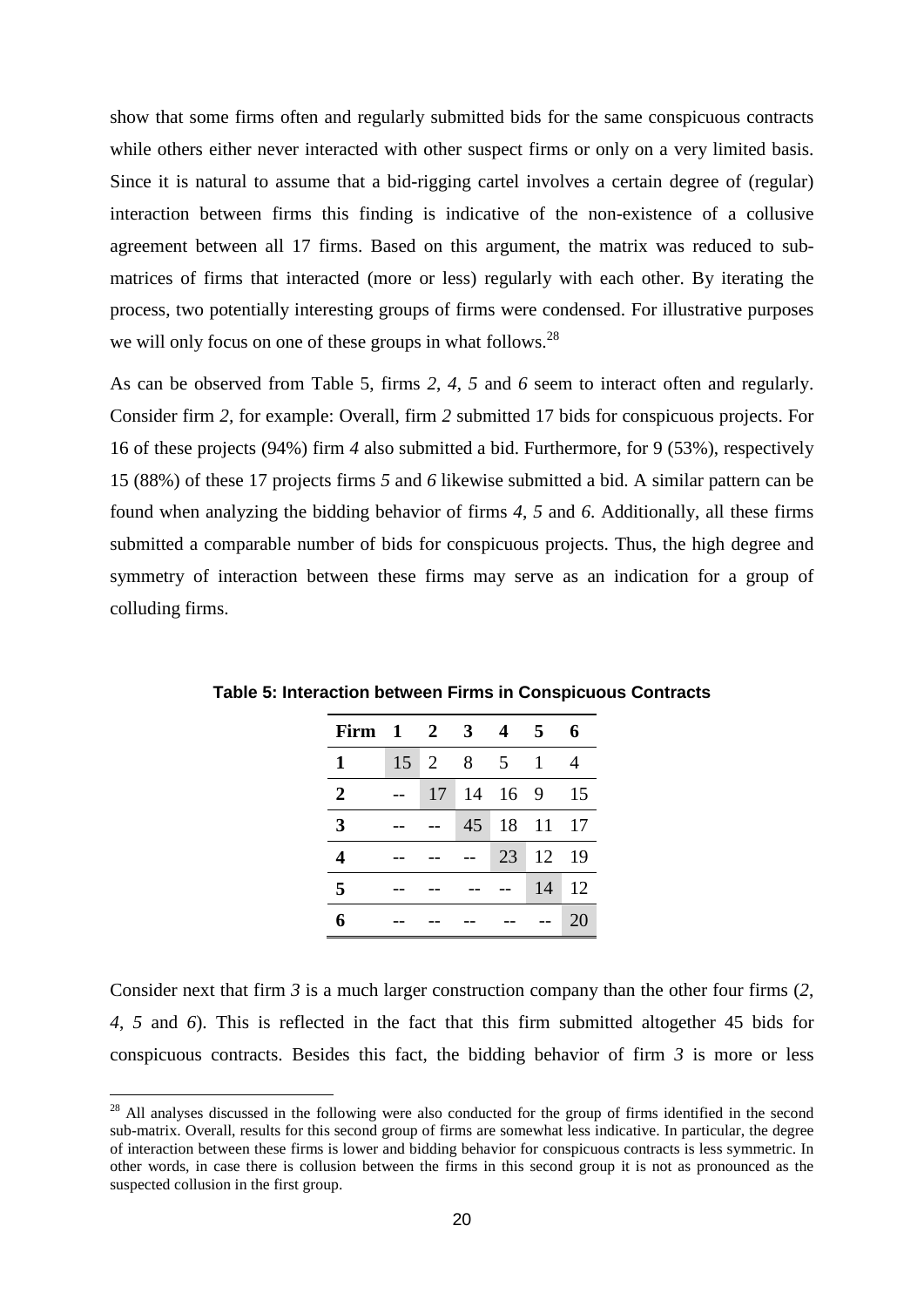comparable to the other four firms, which suggests that firm *3* may also be a member of the identified group of possibly colluding firms. Lastly, the somewhat special case of firm *1* needs to be discussed. Firm *1* is a relatively large construction company, too, which, – following a merger – exited the market in 2006. This explains the lower interaction between firm *1* and the rest of the firms in Table 5. Still, until 2006, firm *1* seems to have interacted regularly with the other firms. Therefore, it is not unlikely that firm *1* has also been a member of a collusive group of firms until 2006.

#### **5.2.4 Geographical Analysis**

 $\overline{a}$ 

The analysis of the bidding interaction conducted above results in the identification of a group of six firms which were possibly involved in a collusive scheme. By means of the official records of the tender opening, it is further possible to allocate each contract to a specific region. Table 6 shows the number of submitted bids for conspicuous contracts for the six suspect firms, sorted by the eight regions. The numbers in the brackets refer to the number of contracts actually won by the respective firm.

As can easily be observed from Table 6, it is in particular region *A* and *E* where the suspect firms are jointly active. These are in fact neighboring regions. Participation in conspicuous contracts in region *E* is, however, substantially lower than in region *A* and – with the exception of firm *3* – no firm ever won a conspicuous contract in this region. In fact, firms *2*, *4*, *5* and *6* only won conspicuous contracts in region *A*, which suggests that the analysis should focus on this region. Overall, 21 conspicuous contracts are identified in region *A* whereby firms *2*, *4*, *5* and *6* won 19 of these tenders, either alone or as members of a consortium.<sup>29</sup> Only two conspicuous contracts were not won by a member of the suspect group of firms. It is further interesting to note that (with the exception of firm *1* which exited the market in 2006) all firms submitted bids for at least 13 conspicuous contracts and won between three and five contracts.

As mentioned above, firm *3* is much larger than the other firms, which is also confirmed by its wider geographic activity. Although firm *3* submitted the highest number of bids for conspicuous contracts in region *A*, it cannot be excluded that this firm is involved in other (regional) collusive schemes, e.g. in regions *B* and *G*. Keeping in mind that firm *1* is also a large construction company and exited the market in 2006, the same can be said for this firm:

<sup>&</sup>lt;sup>29</sup> Note that the numbers in the brackets for the contracts won in region *A* sum up to 22 and not to 19. This is due to the fact that a consortium of two firms won a contract in three cases.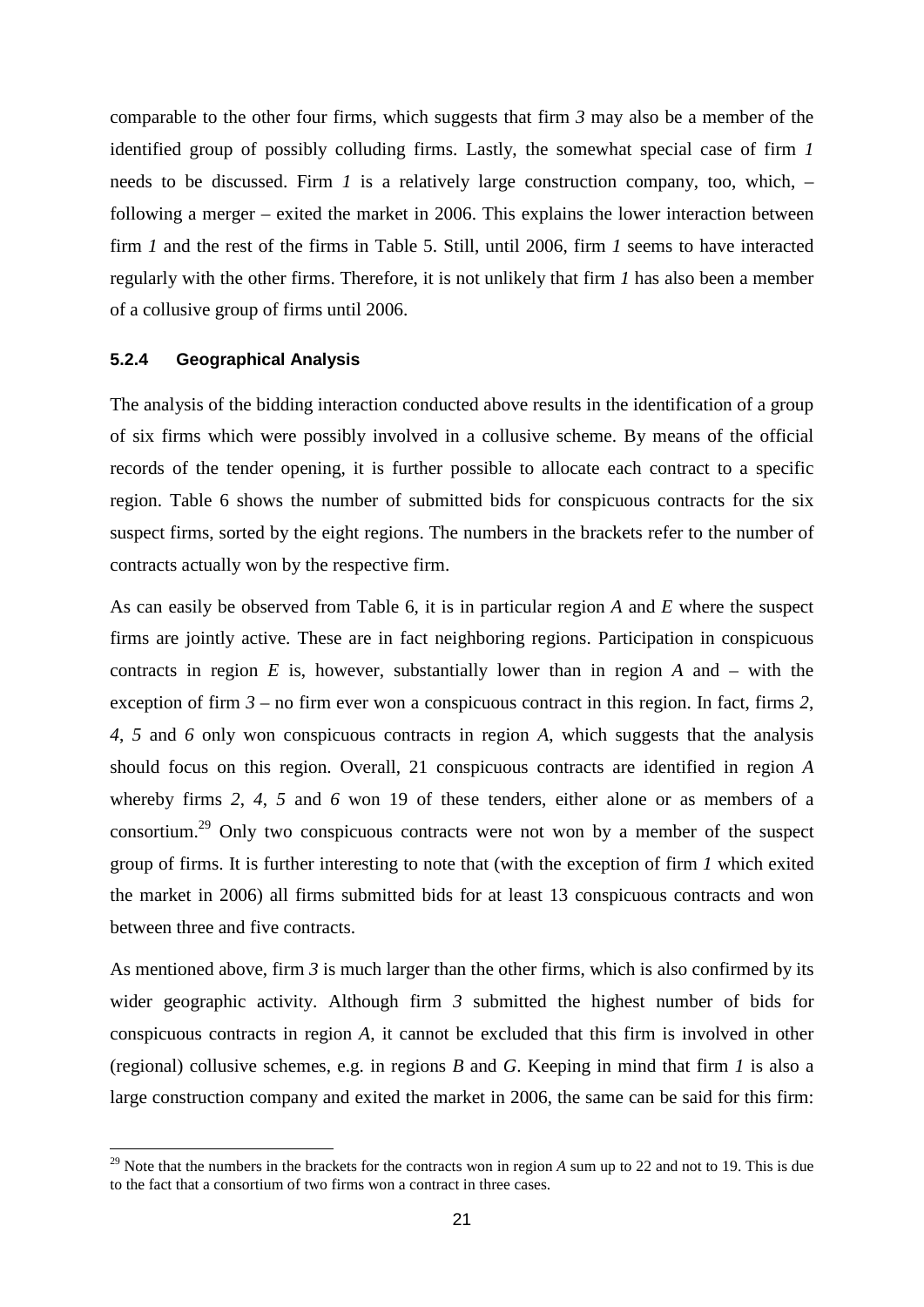in absolute numbers, firm *1* submitted the majority of its bids for conspicuous contracts in region *A*. However, it also won conspicuous contracts in regions *C* and *H* and could therefore have been involved in bid-rigging activities in these regions.

| Firm           | <b>Region:</b> |       |      |      |      |              |       |         |  |
|----------------|----------------|-------|------|------|------|--------------|-------|---------|--|
|                | A              | B     | C    | D    | E    | $\mathbf{F}$ | G     | $\bf H$ |  |
| $\mathbf{1}$   | 5(1)           | 1(0)  | 2(1) | 1(0) |      |              | 4(0)  | 3(2)    |  |
| 2              | 13(3)          |       |      |      | 4(0) |              |       |         |  |
| 3              | 17(3)          | 8(3)  | 4(0) |      | 6(2) | 2(0)         | 10(4) | 3(1)    |  |
| $\overline{4}$ | 18(5)          | $-$   |      |      | 5(0) |              |       |         |  |
| 5              | 13(5)          | 1(0)  | $-$  |      | 2(0) |              |       |         |  |
| 6              | 16(5)          | $- -$ |      |      | 4(0) |              |       |         |  |

**Table 6: Regional Bidding for Conspicuous Contracts** 

To sum up, the geographical analysis largely validates the results of the group formation process and raises suspicions concerning a local bid-rigging cartel operating in region *A*. <sup>30</sup> In this context, it is further interesting to note that the potential for competition from nonmembers of the identified suspicious group of firms in region *A* is limited: According to the 2008 firm census of the Swiss Federal Statistical Office, there are only 6 construction firms located in region *A* which identified road construction as their principal business activity. Moreover, region *A* is to a certain extent isolated by a range of hills from other regions of the canton under consideration. This implies a certain distance protection due to transportation costs which play an important role in the construction sector. In addition, region *A* borders several other cantons and such political frontiers may limit market access for potential competitors. Thus, the geographical characteristics of region *A* certainly may create an environment where collusion could potentially be sustained and stabilized.

Still, one has to account for the possibility that the observed bidding pattern may not be attributable to collusion but to specific characteristics of the tendered construction contracts in region *A*. Given the information in our data set, we can control for two important factors: the number of bids and the size of the contracts. To test whether the number of bidders and the size of the contracts differs significantly between region *A* and the other regions, we use again a Mann-Whitney and a Kolmogorov-Smirnov test. For both factors we do not find significant

<sup>&</sup>lt;sup>30</sup> Our observations are also supported by a Chi test: There is a statistical significant relationship between regions and conspicuous contracts in our sample.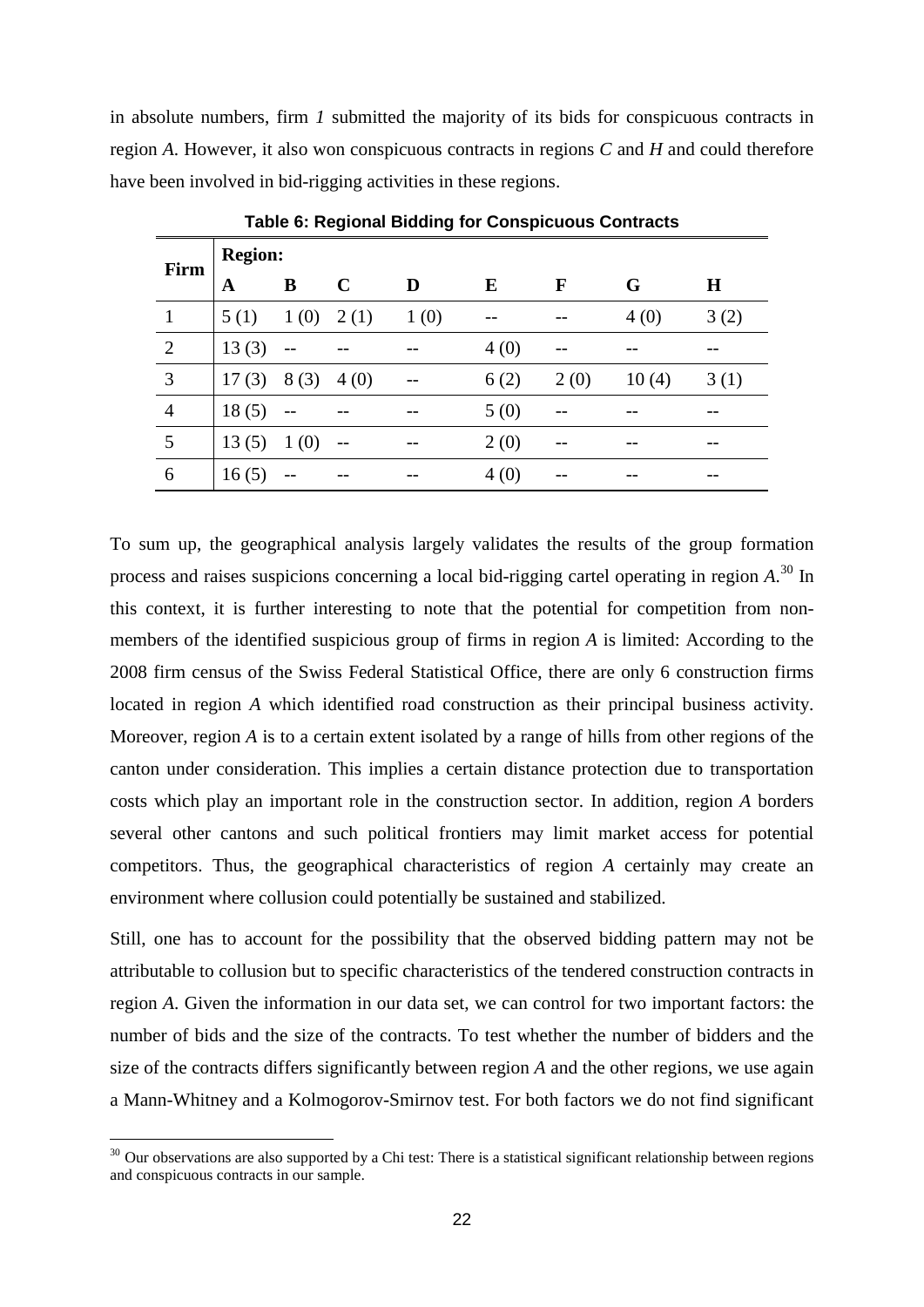differences between region *A* and other regions.<sup>31</sup> Hence, it can be excluded that these two factors explain the identified conspicuous bidding pattern in region *A*.

## 6 **Screening for Bid Rotation**

 $\overline{a}$ 

In a final step, we focus on the practice of bid rotation in order to further substantiate the group formation process and to produce a better understanding of the organization and operation of a possible bid-rigging cartel.

#### **6.1 The Connection between Bid Rotation and Cover Bids**

The practice of bid rotation typically involves submitting cover bids for contracts. Bid rotation is likely to produce a distinct bidding pattern: whenever the designated winner submits a "low" bid, all other firms will submit a deliberately "high" bid. To test whether the members of the potential bid-rigging cartel systematically behave in a way consistent with bid rotation, we start by normalizing bids. This is necessary since the value of the contracts in our sample varies considerably, i.e. it is not possible to directly compare individual bids from different contracts. A well-known standard transformation to normalize bids in a contract *j* is the following:

$$
b_{j,i}^{norm} = \frac{b_{j,i} - b_{j,\min}}{b_{j,\max} - b_{j,\min}} \in [0,1]
$$

where  $b_{j,i}$  denotes the bid of firm *i* and  $b_{j,\text{min}}$  ( $b_{j,\text{max}}$ ) the lowest (highest) bid in tender *j*. This transformation assigns a value between 0 and 1 to every bid in our sample and therefore allows for a comparison of different-valued bids. Note that value 0 is always assigned to the lowest bid, while the highest bid gets assigned value 1.

With the help of these normalized bids, it is now possible to analyze the bidding behavior of the suspect firms pairwise. The basic idea of this analysis is illustrated in Figure 4: For all

<sup>&</sup>lt;sup>31</sup> The Mann-Whitney test does not reject the null hypothesis of no difference for the number of bidders per tender between the region *A* and the others regions, with a z-statistic of 0.45 (*p-value*: < 0.65). In addition, the Kolmogorov-Smirnov test does not reject the null hypothesis of no difference with an asymptotic Kolmogorov-Smirnov statistic of 0.99 (*p-value*:  $\langle 0.33 \rangle$ . We find the same qualitative results for the size of contract with a zstatistic of 0.99 (*p-value*: < 0.33) and an asymptotic Kolmogorov-Smirnov statistic of 1.09 *(p-value*: < 0.18).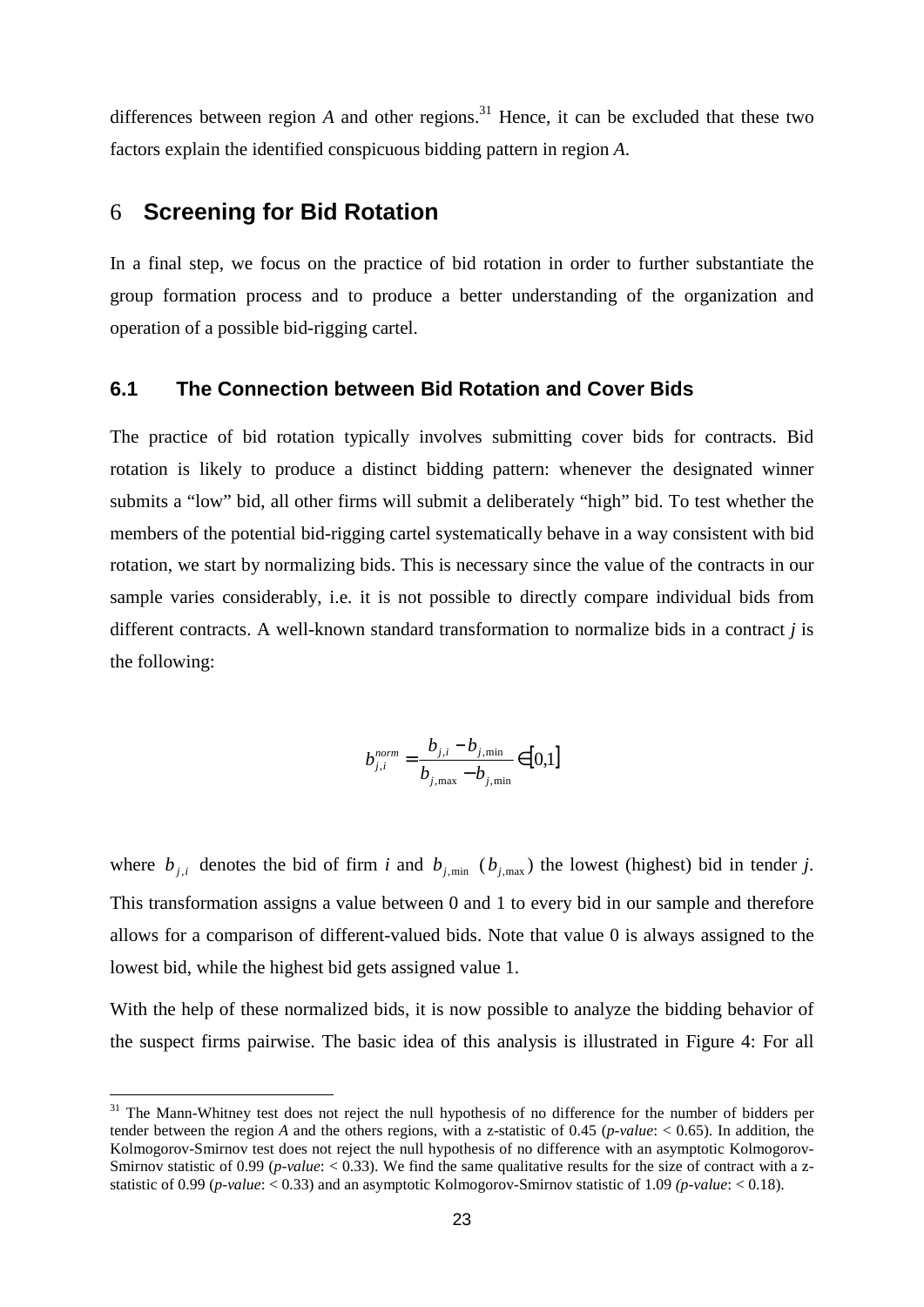conspicuous contracts, in which two suspect firms simultaneously submitted a bid, the corresponding normalized values are shown in the x/y-space. A point on the ordinate or the abscissa implies that one of the two firms actually won the contract, i.e. submitted the lowest bid in a distinctive contract.<sup>32</sup> For all other points, none of the two firms considered in the diagram were assigned the contract.



**Figure 4: Competitive vs. Non-Competitive Bids** 

In a competitive environment  $-$  i.e., when firms calculate bids independently  $-$  one would expect the combinations of bids to be distributed (more or less) randomly in the  $x/y$ -space.<sup>33</sup> The most competitive combinations of bids are to be found in the bottom left quadrant close to the origin. Furthermore, combinations of bids where only one firm bids aggressively are to be found close to the ordinate respectively the abscissa. In general, when firms bid independently (i.e., in a situation without collusion) one would expect to find a certain mass of points in the bottom left, the top left and the bottom right quadrant of Figure 4.

In contrast, if bids are systematically calculated to ensure that a designated firm wins a tender – i.e., cover bidding is present – one would expect to find the following graphical pattern: First, there should be a tendency to find cover bids submitted for the other considered firm either on the ordinate in the top left quadrant or on the abscissa in the bottom right quadrant. Second, if the considered firms jointly and repeatedly cover other cartel firms, this will lead to

 $32$  All of the 21 conspicuous contracts analyzed in section 5 and 6 were awarded to the lowest bidder.

<sup>&</sup>lt;sup>33</sup> This intuition is confirmed by an analysis of the bidding behavior of non-suspicious firms and contracts in our sample: bids are not accumulated in particular regions of the  $x/y$ -space, i.e., they are – more or less – evenly distributed all over the x/y-space.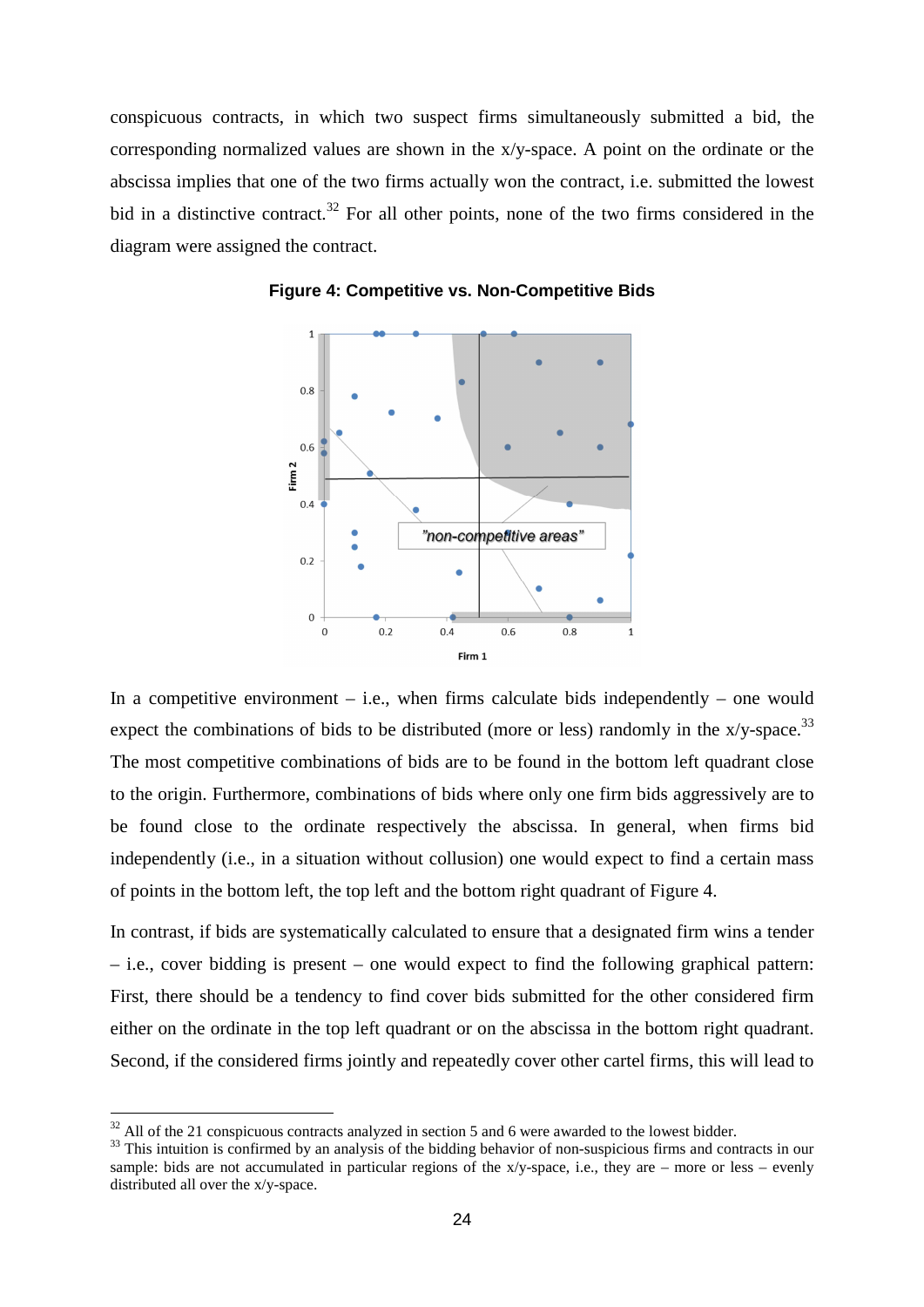a certain mass of points in the top right quadrant. The shaded areas of Figure 4 show where cover bids are likely to be found.<sup>34</sup>

## **6.2 Empirical Implementation**

 $\overline{a}$ 

Figure 5 shows the pairwise bidding behavior of the six suspect firms for the conspicuous contracts in region *A*. <sup>35</sup> Each contract is assigned a number indicating the firm which actually won the respective contract. Note that there is one contract not won by the group of the six suspect firms. This contract is marked with a zero. Furthermore, when a consortium wins the tender, the number of both firms is indicated. As can easily be observed, the individual diagrams do not point in the direction of much competitive interaction between the suspect firms. Rather, the depicted bidding behavior seems compatible with cover bidding: there are hardly any points in the area where competitive bids would be expected. The bottom left quadrant is in all cases empty or near empty. Furthermore, there are no loosing bids notably lower than 0.4, which suggests that there are substantial price differences between the winning and the losing bids in all respective contracts.

This first result does not come as a complete surprise since all considered contracts showed a certain conspicuousness as pertaining to the cover bidding test, i.e., these contracts are *inter alia* characterized by the fact that the difference between loosing bids is systematically smaller than between the winning and the second-best bid. The diagrams contain, however, much more information. In particular, they visualize the connection between cover bids and bid rotation: From Figure 5, we observe that all suspect firms submit bids for conspicuous contracts with pronounced regularity.<sup>36</sup> Each of the suspect firms has on average and simultaneously with another suspect firm submitted bids for roughly 10 conspicuous contracts. An additional analysis shows that suspect firms exclusively submitted bids for 14 contracts, and that 91% of all submitted bids came from the suspect group of firms. These results and figures point in the direction of a high degree of entanglement between the suspect firms.

 $34$  Note that it is not possible to precisely determine the boundaries of the areas where cover bids are likely to be found. The boundaries of the shaded areas in Figure 4 should be regarded as indicative.

<sup>&</sup>lt;sup>35</sup> We renounce to show three graphs in Figure 5 since they are characterized by very few interactions between the two bidders and are therefore not illustrative. All three suppressed graphs involve firm 1 which exited the market in 2006.

 $36$  It should not be assumed that all suspect firms submit a bid for every rigged tender. Factors, such as the specialization of firms, distance to the construction site, capacity utilization etc., decide which firms of a cartel will submit a bid for a distinct contract. Furthermore, the possibility of bid suppression has to be kept in mind.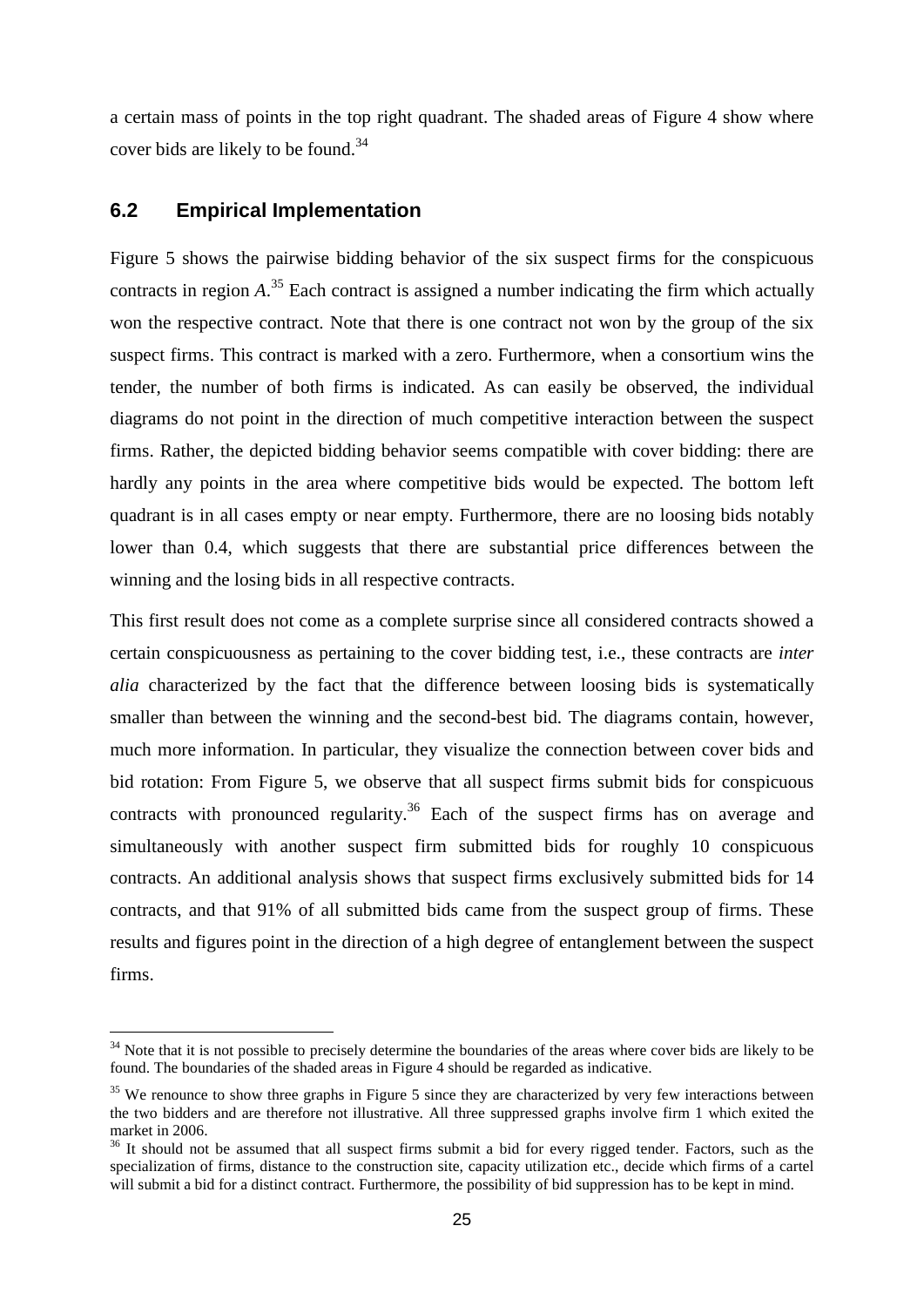

**Figure 5: Pairwise Bidding Behavior for Suspect Firms in Region A**

There is another interesting observation derived from Figure 5. Considering the winning bids on the ordinates and abscissas, we observe a certain symmetry: The number of winning and (possible) cover bids between the individual firms is largely equal.<sup>37</sup> This may be taken as an indication for the fact that "scores" between the firms exist and get settled. In summary, the identified group-internal bidding behavior may well be compatible with a bid-rigging cartel operating with cover bids and a – more or less pronounced – rotation scheme.

Since the distinct contracts vary with respect to contract values, there is no reason to belief that the number of winning and (possible) cover bids between two firms must necessarily be equal. A cover bid for a large contract may e.g. be worth two cover bids for smaller contracts.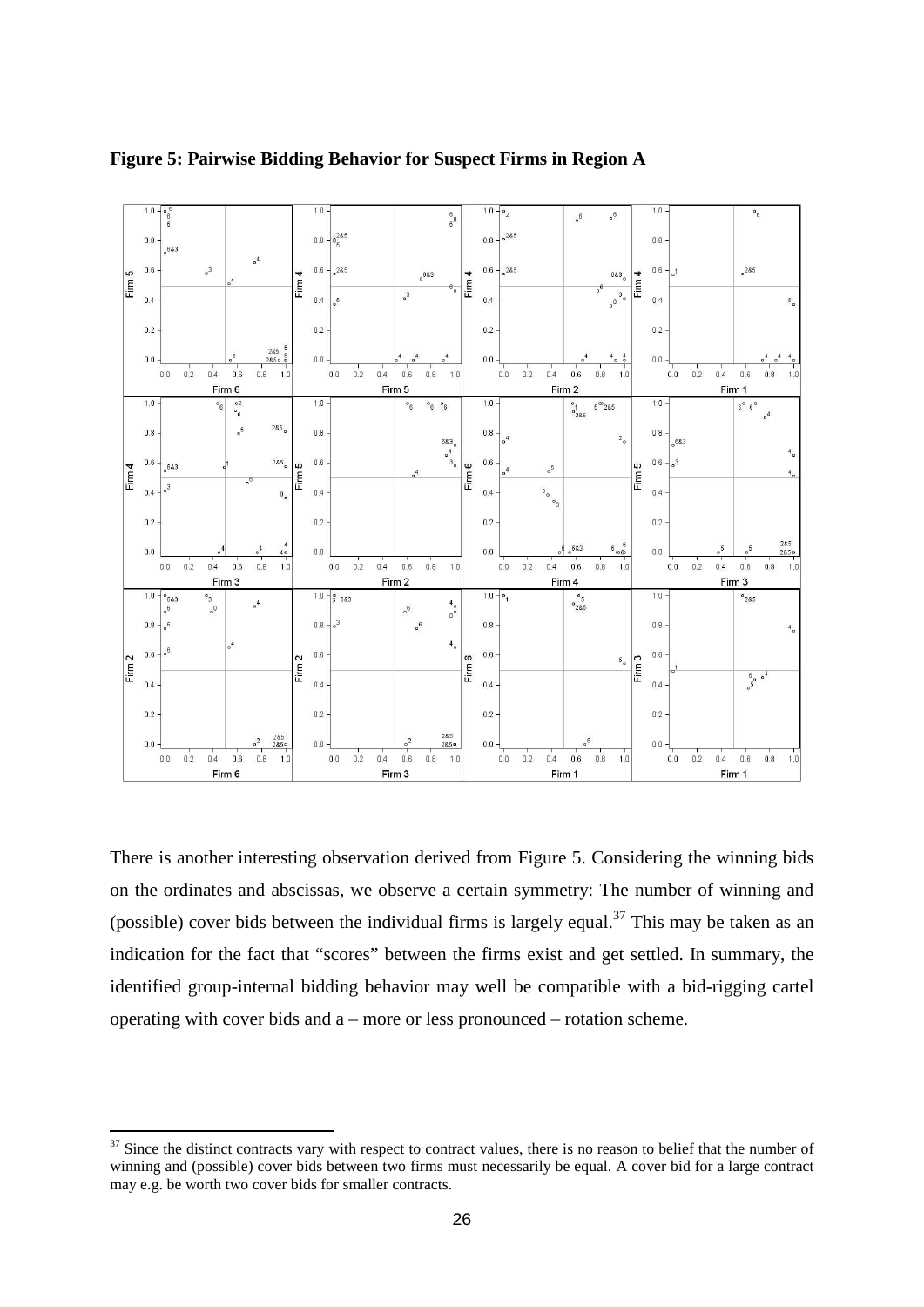# 7 **Conclusions**

A successful fight against bid-rigging today still largely depends on whistle-blowers or leniency applicants. Screening tools may therefore constitute important instruments to mitigate the dependency on these external sources and actively reinforce the fight against bidrigging. Besides the benefit of identifying concrete bid-rigging cartels, the successful implementation of cartel detection instruments is furthermore likely to have a strong deterrence effect. In this paper, we presented – based on simple collusive markers – a detection method characterized by the following four properties: Its data requirement is relatively modest, it is simple and flexible to apply, and it has produced sufficient evidence to open an antitrust investigation. In our view, all of these properties are crucial for preventive screening activities of a competition or procurement authority.

Our approach to detect bid-rigging contributes to the screening literature in several ways. First, we present a new statistical marker to detect cover bidding. Second, we call attention to the possibility of partial collusion, which implies that the classical markers discussed in the literature will fail, and propose a way to deal with this problem. In particular, we show how benchmarks and the combination of (uncorrelated) screens may be used to identify subsets of conspicuous contracts and firms. To substantiate and validate suspicions of collusive behavior, we further discuss a collection of mutually reinforcing tests providing conclusions as to whether a bid-rigging cartel is likely to exist.

Applying our method to a road construction procurement data set in which no prior information about collusion was available, we succeeded in isolating a group of "suspicious" firms exhibiting the characteristics of a local bid-rigging cartel operating with cover bids and a – more or less pronounced – bid rotation scheme. Based on these results COMCO opened an investigation in 2013. The conducted house searches produced proofs of collusion and led to a conviction and sanctioning of the involved firms in 2016 by COMCO as court of first instance.

Although our method delivers coherent results applied to uncovered bid-rigging cases in Switzerland, it remains to a certain degree, as all other methods discussed in the literature, case-specific and data driven. Depending on the specific features of the industry, in which bid-rigging is suspected, some of the suggested tests may be inapplicable. Others may have to be extended, refined and adapted. Given that collusion may take a multitude of forms in the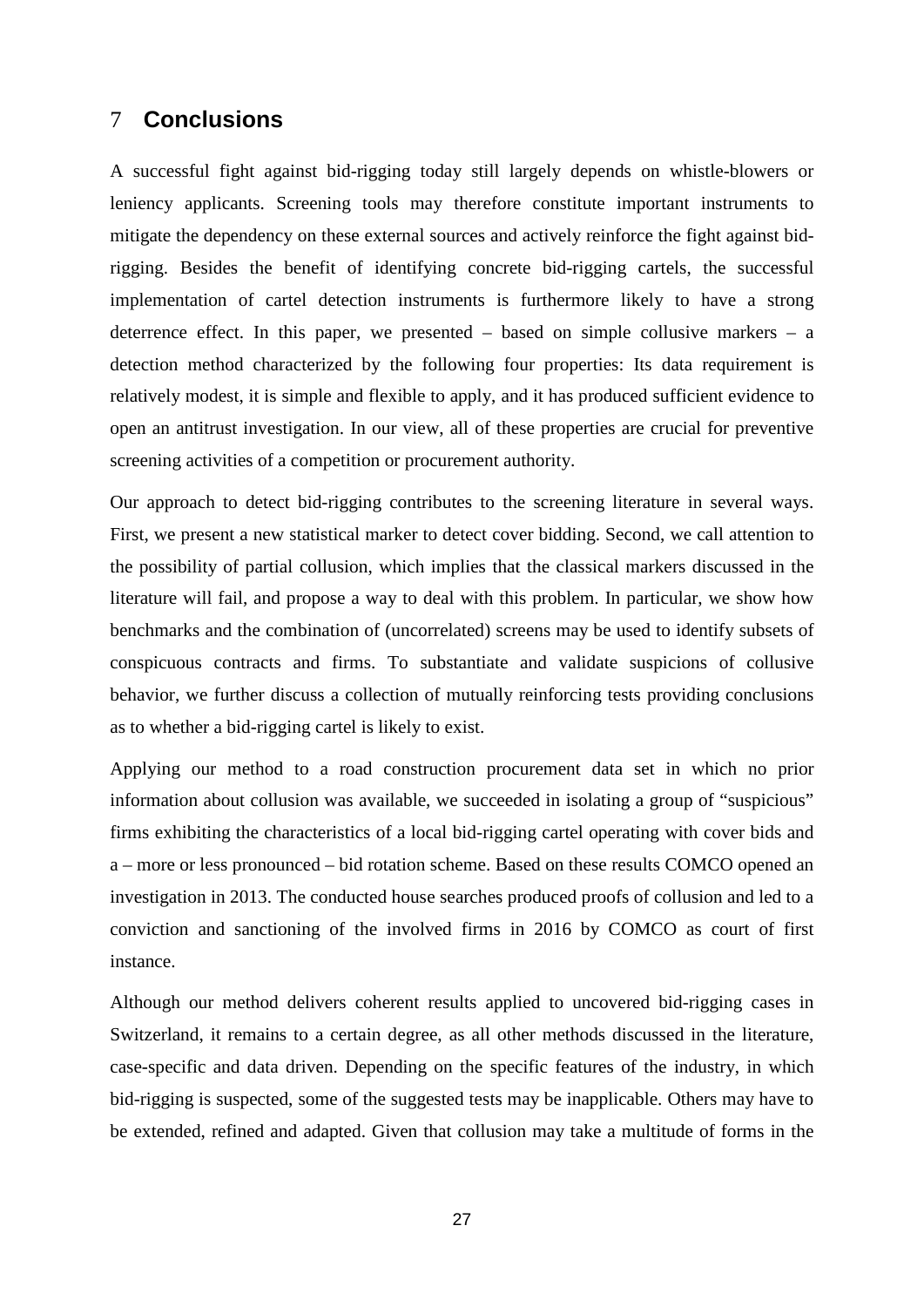real world and data availability may differ from case to case, the flexibility of our "toolboxapproach" seems to be more of an advantage than a disadvantage.

## **References**

- Abrantes-Metz R., L. Froeb, J. Geweke and C. Taylor (2006) A Variance Screen for Collusion, *International Journal of Industrial Organization*, Vol. 24, pp. 467-486.
- Abrantes-Metz R., M. Kraten, A. D. Metz and G. Seow (2012) Libor Manipulation? *Journal of Banking and Finance*, Vol. 36, pp. 136-150.
- Aryal G. and M.F. Gabrielli (2013) Testing for collusion in asymmetric first-price auctions, *International Journal of Industrial Organization*, Vol 31, pp. 26-35.
- Athey, S., K. Bagwell and C. Sanchirico (2004) Collusion and Price Rigidity, *Review of Economic Studies*, Vol. 71, pp. 317-349.
- Bajari, P. and L. Ye (2003) Deciding Between Competition and Collusion, *The Review of Economic and Statistics*, Vol. 85, Nr. 4, pp. 971-989.
- Bolotova, Y., J.M. Connor and D.J. Miller (2008) The Impact of Collusion on Price Behavior: Empirical Results from Two Recent Cases, *International Journal of Industrial Organization*, Vol. 26, pp. 1290-1307.
- Grout, P.A and S. Sonderegger (2005) Predicting Cartels, *Office of Fair Trading Discussion Paper* (OFT 773), London: Office of Fair Trading.
- Esposito and Ferrero (2006), Variance Screens for Detecting Collusion: An Application to Two Cartel Cases in Italy, *Working Paper*.
- Estrada and Vasquez (2013), Bid Rigging In Public Procurement Of Generic Drugs In Mexico, *Competition Policy International*, July.
- Feinstein, Block, and Nold (1985), Asymmetric information and collusive behavior in auction markets, *The American Economic Review*, 75, 441–460, 1985.
- Harrington J.E. and J. Chen (2006) Cartel Pricing Dynamics with Cost Variability and Endogenous Buyer Detection, *International Journal of Industrial Economics*, Vol. 24, pp. 1185-1212.
- Harrington, J.E. (2007) Behavioral Screening and the Detection of Cartels. In: Ehlermann C.- D. and I. Atanasiu (eds) European Competition Law Annual 2006: Enforcement of the Prohibition of Cartels, Oxford: Hart.
- Harrington, J.E. (2008) Detecting Cartels. In: Buccirossi P (ed) Handbook of Antitrust Economics, MIT Press.